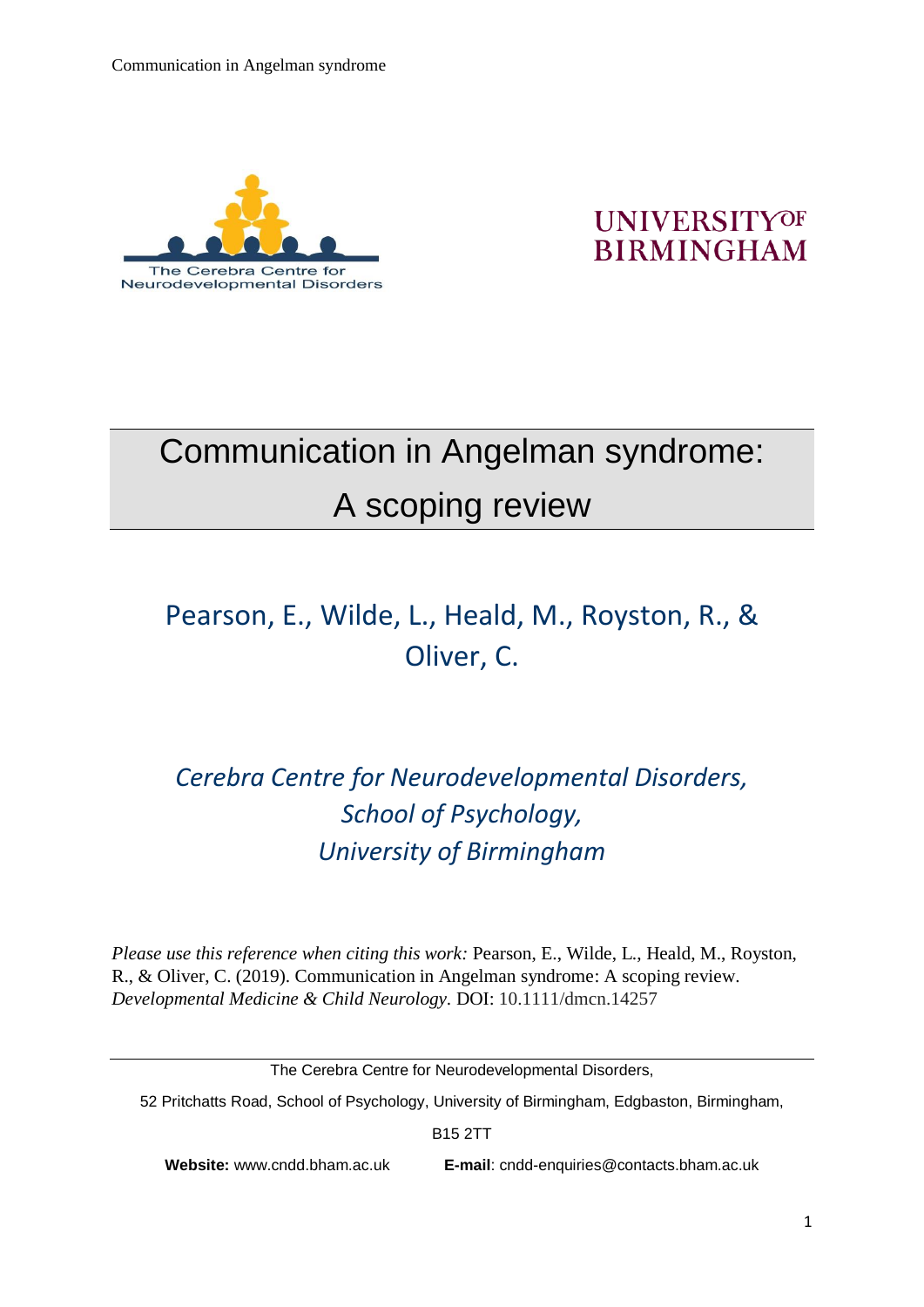**AIM** A scoping review was conducted to examine and evaluate empirical data on the communication profile of Angelman syndrome beyond the described dissociation between receptive language and speech.

**METHOD** Three databases (PsycINFO, Embase, and Web of Science) were searched to retrieve articles investigating communication in Angelman syndrome. Seventeen articles investigating the broader communication profile were found; their methodology was evaluated against quality criteria.

**RESULTS** Despite the absence of speech, individuals with Angelman syndrome have a wide repertoire of non-verbal communicative behaviours, mainly characterized by gestures, although advanced forms such as symbolic communication are used by some individuals. The use of communicative forms differs between the genetic aetiologies of Angelman syndrome; individuals with non-deletion aetiologies typically have greater communicative abilities.

**INTERPRETATION** The broader communication profile of Angelman syndrome is characterized by diverse and multimodal abilities, including some use of symbolic forms of communication that seems atypical given the absence of speech. This is suggestive of a probable dissociation between speech and other expressive forms of communication, indicating an isolated speech production impairment. This highlights a need in this population for alternative communication and specific input from services tailored to support the nuances of the communication profile of Angelman syndrome.

#### **KEY WORDS**

Angelman syndrome, genetic syndrome, intellectual disability, communication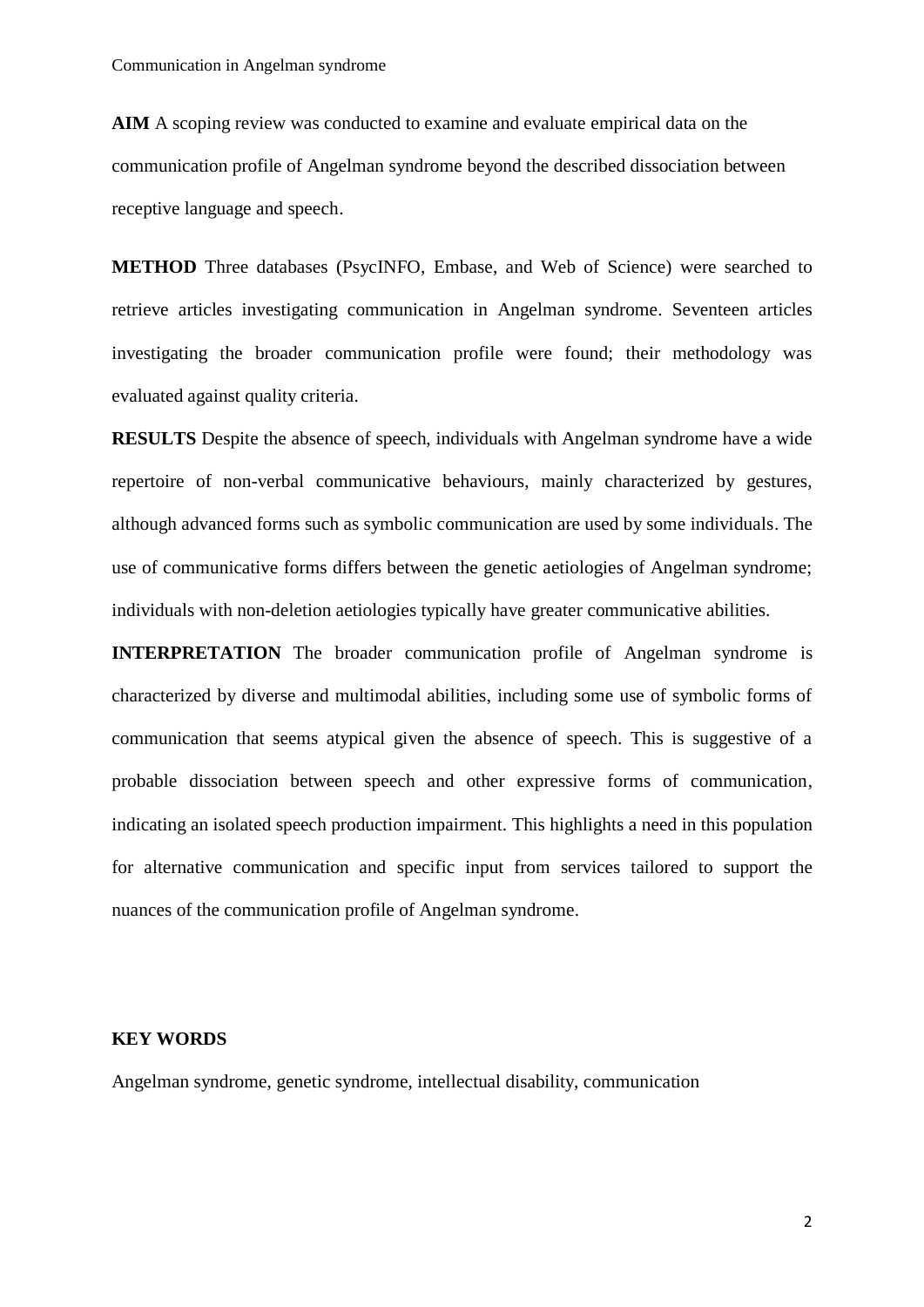#### **What this paper adds:**

- Although absent speech is near universal, a diverse profile of other communicative abilities has been reported.
- Parental reporting has been predominantly used to assess the communication profile of Angelman syndrome.
- Literature that investigates the specificities and possible dissociations in such a communication profile is limited.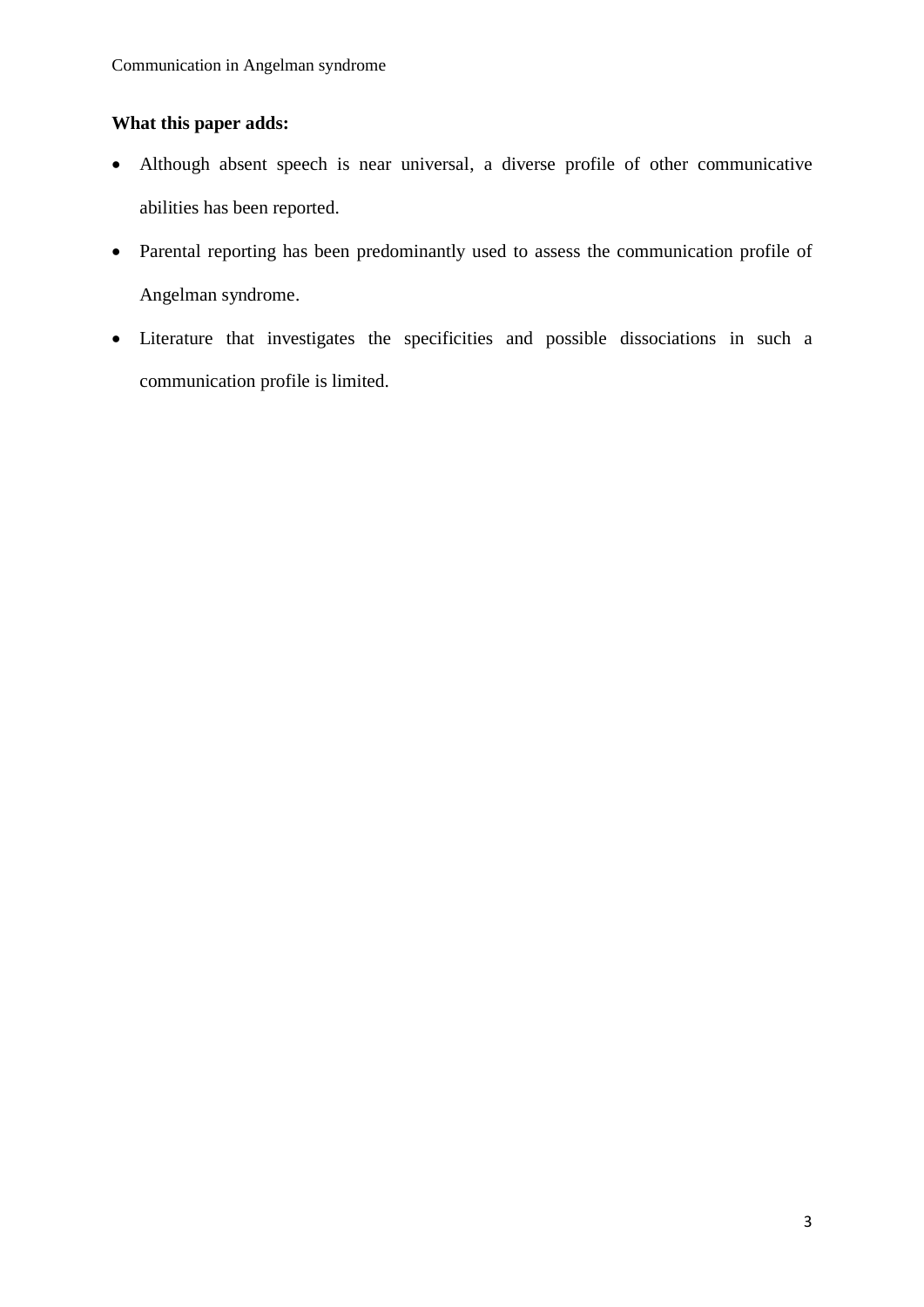Expressive language delay and communication impairments are characteristic of individuals with intellectual disabilities (ID), with variability in the trajectory of acquisition and resultant profile across domains of communication.<sup>1,2</sup> A number of factors are associated with expressive language growth in ID, including vocabulary comprehension, prelinguistic communication and parental response contingency.<sup>1,3,4</sup> These factors can account for variability seen in expressive language development in ID, as well as highlighting key areas that could be targeted for early intervention in order to improve communication abilities.

In ID research there is frequent imprecision in the use of terms such as language and speech, despite the significant difference between language and speech impairments. In populations where communication and language problems are common, such as individuals with ID, there is a need for specificity and clarity of these terms and hence concepts to tailor support and intervention appropriately.

Differences in strengths and weaknesses across genetic syndromes with regard to different communicative components highlight this need for specificity. For example, Singer-Harris et al.<sup>5</sup> compared the communication development of infants with Down and Williams syndromes. Findings showed differing communicative profiles, with infants with Down syndrome having a significant gestural advantage, whereas infants with Williams syndrome had greater strengths in grammar. Interestingly, both syndrome groups were equally delayed by approximately 2 years in their expressive language acquisition and furthermore there was no difference in the total number of words spoken between the groups. This highlights both the theoretical importance of recognising genetic aetiologies associated with communication difficulties in terms of understanding of the roles that gene disorders may play in language and communication and the clinical importance for tailoring specific and effective interventions, possibly at a syndrome level.<sup>6</sup>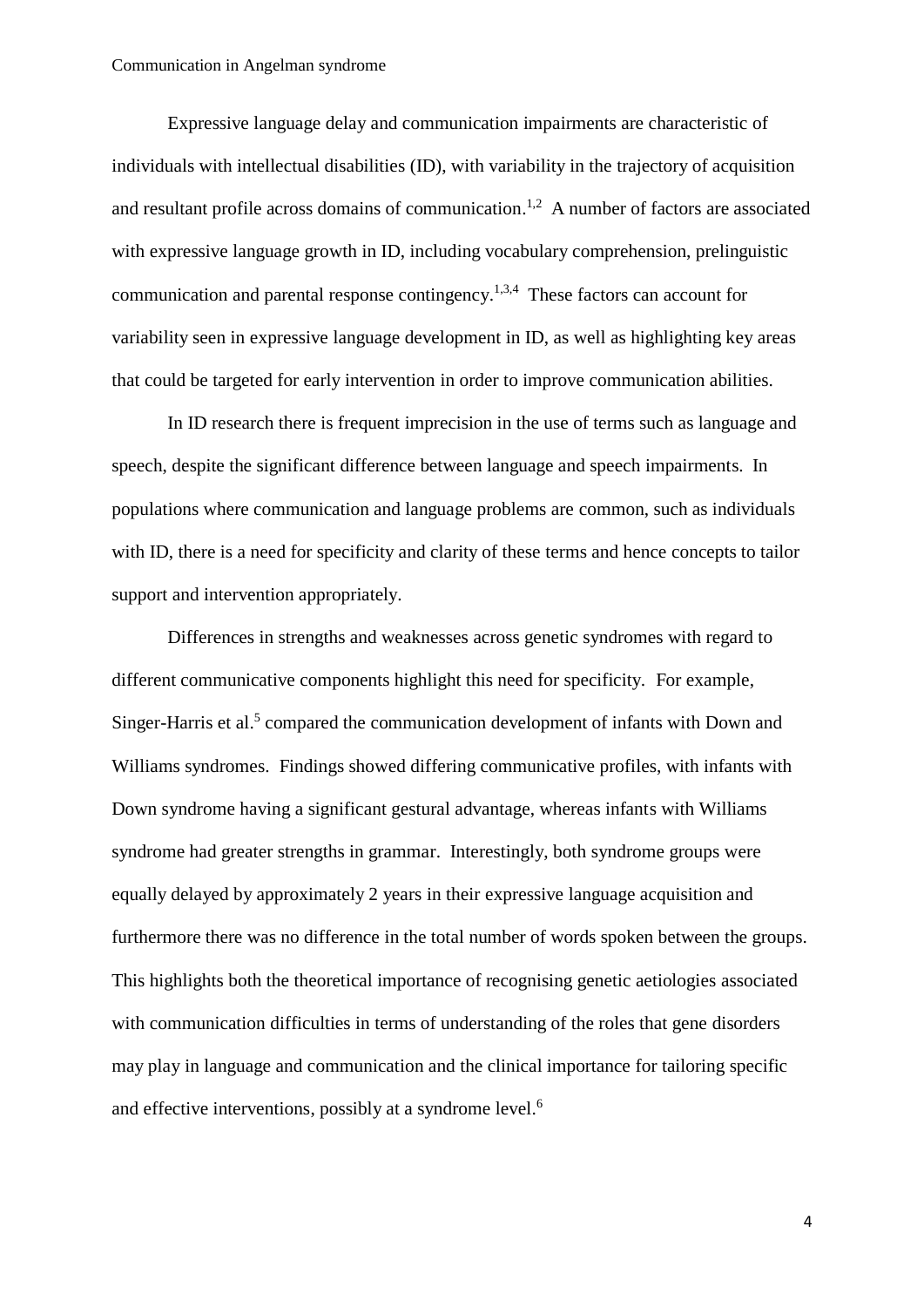One syndrome associated with ID and in which expressive language and communication difficulties are a key characteristic is Angelman syndrome. Angelman syndrome is a rare genetic disorder caused by disruption to genetic information on the maternal copy of chromosome 15q11-13, specifically gene UBE3A, and has an estimated prevalence of between 1 in 12,000 and 20,000 live births.<sup>7-9</sup> Four different genetic aetiologies of Angelman syndrome have been identified, with the most common being the deletion of UBE3A which occurs in between 65-75% of individuals. 5-11% of individuals have Angelman syndrome due to a mutation of UBE3A; paternal uniparental disomy (UPD) of chromosome 15, occurs in around 3-7% of individuals and 3-5% of individuals with Angelman syndrome have an imprinting defect.<sup>10,11</sup>

Clinical features of Angelman syndrome are severe to profound ID, ataxic gait and minimal or absent speech.<sup>12</sup> Additional behavioural characteristics highly associated with the syndrome include frequent laughing and smiling, high levels of sociability, feeding problems, sleep disturbance as well as hyperactivity and short attention span.<sup>10,13,14</sup> Genotype phenotype correlations have been reported in Angelman syndrome, with individuals who have non-deletion aetiologies presenting a 'milder' clinical and behavioural phenotype.<sup>15–18</sup>

Lack of speech is notable in Angelman syndrome with between 71-90% of individuals never or rarely producing any speech.<sup>19,20</sup> Of those individuals who do have speech, vocabulary is limited, with literature reporting a spoken vocabulary size of between two and fifteen words, with an average of five. $2^{1-24}$  However, these words are reported to be rarely used for communicative purposes.<sup>25</sup> Furthermore, it has been suggested that level of ID cannot account for the absence of speech<sup>26,27</sup> because the receptive language abilities of individuals would typically be associated with the presence of expressive language. $27$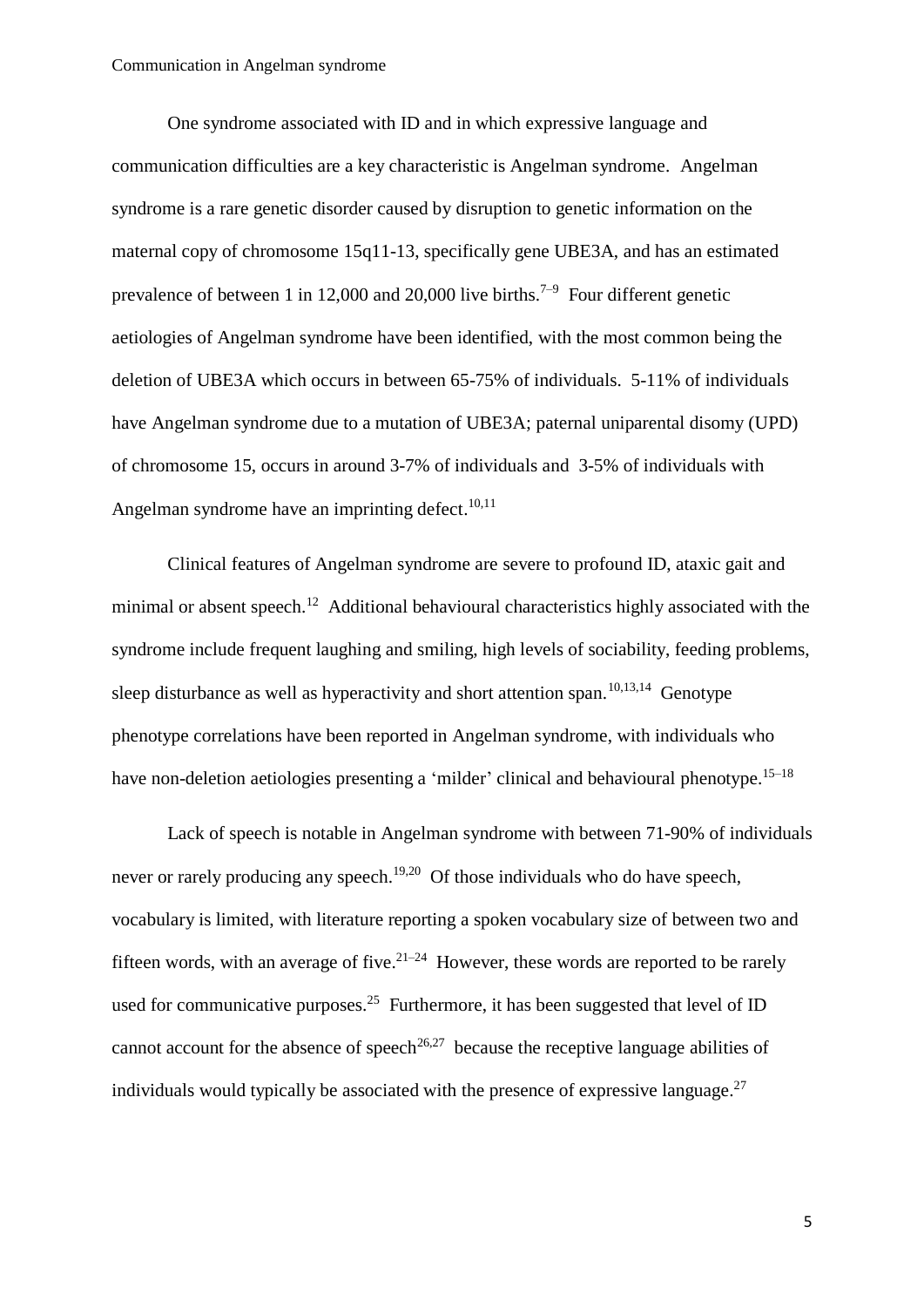Studies investigating phenotypic differences between genotypes in general adaptive skills, including communication, have highlighted that individuals with non-deletion aetiology having significantly greater receptive language skills in comparison to individuals with a deletion. In contrast, the markedly reduced level of expressive language appears homogenous across the genetic aetiologies which suggests that UBE3A may be implicated in speech production<sup>16,18</sup> and further strengthens the argument that the minimal or absent speech may not be the result of receptive skills or global intellectual disability.

Despite the homogeneity and atypicality of absent speech in Angelman syndrome in addition to the established discrepancy between receptive and expressive language, there is limited research quantifying the impairment across other domains of communication, such as gestures. Knowledge about the communication profile and the specificity of impairments would enable a better understanding of possible targets for alternative communication methods as well as effective intervention. Furthermore, due to the genetic basis of this syndrome, understanding the communicative profile of Angelman syndrome has broader implications for understanding of the development of communication and speech production specifically.

The aim of this scoping review is to search published literature in order to summarise empirical data on communication in Angelman syndrome and evaluate the methodology of these studies. This will enable gaps in research to be highlighted and suggestions for future research in this area to be generated alongside providing greater clarity of the profile that can be used to inform syndrome sensitive intervention and assessment.

#### **Search Strategy**

A systematic search of three databases (EMBASE, PsycInfo and Web of Science) was conducted. The key words 'communicat\*' and 'Angelman syndrome' were combined using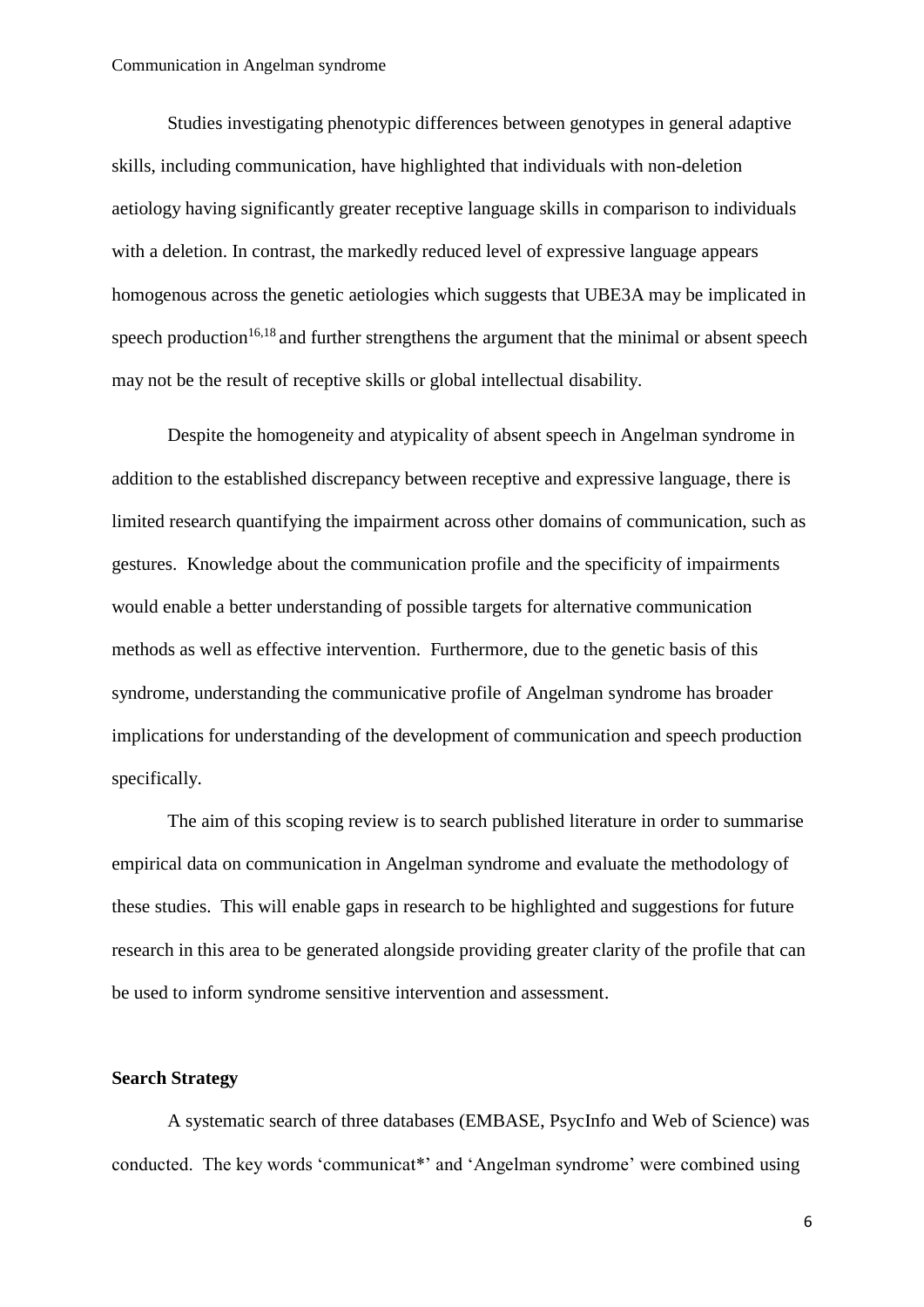the Boolean operator 'AND' to retrieve any papers published between 1960 and October week 4, 2018. No a priori protocol was registered, but further information on the process can be obtained on request to the corresponding author. Figure 1 shows the search process and retrieval of the final papers used in the review.

#### **Study Selection**

To be included in the review, papers must have been published in a peer-reviewed journal between 1960 and October 2018. Only published research was considered to ensure that the validity of the findings summarised had been subjected to peer-review. Eligibility criteria required papers to be written in English. One of the main aims of the paper was to explore broader communicative abilities of individuals with Angelman syndrome. The scope of this aim needed to extend beyond descriptions of speech and expressive language and the dissociation with receptive language, as this is already widely acknowledged and forms part of the diagnostic criteria.<sup>12</sup> Case studies were excluded due to typical sampling biases from focusing on atypical cases and not providing data at a group level. Two reviewers (EP & RR) independently completed the search process and screening procedure to verify the accuracy of the selection of studies.

+++++++++++++++++++++ INSERT FIGURE 1 ABOUT HERE+++++++++++++++++++

#### **Results**

#### **Search results**

A total of 17 papers were retrieved which are presented in table 1 in order of the themes discussed within the review. Themes were chosen and agreed upon based on reading of full texts and the main topic areas investigated in these studies. The final themes chosen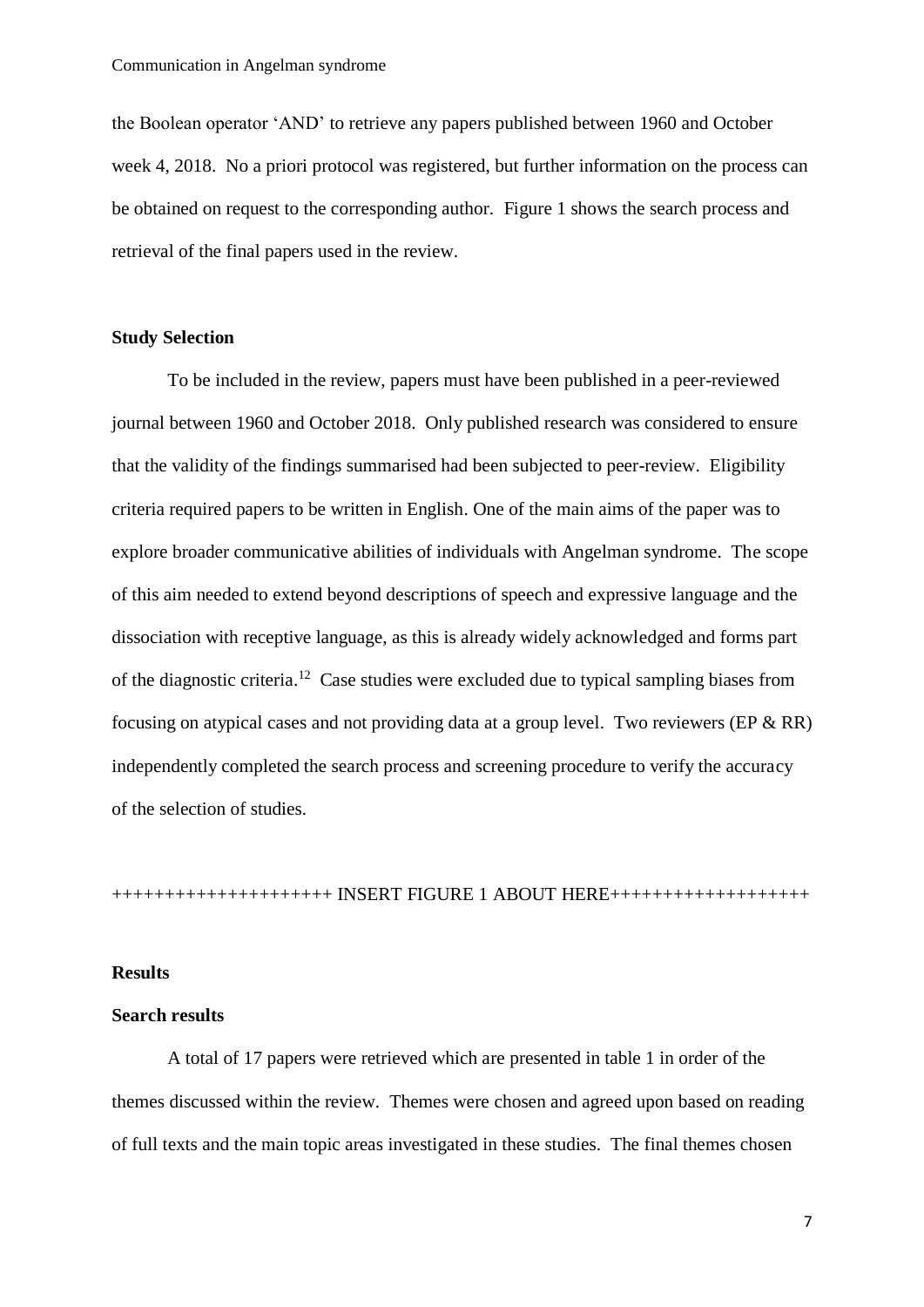were; forms of communication, augmentative and alternative communication, functions of communication, communication interventions. Findings from the studies were charted under the relevant theme and then were further grouped based on common topics for synthesis, for example findings related to gesture use were grouped under the theme of forms of communication.

The methodological quality of papers was assessed based on amended criteria from Cross  $\&$  Hare<sup>28</sup>, which were originally created based on reported best practices for behavioural phenotype methodology. Studies were rated from zero to two on six areas; control group, sample size, recruitment, syndrome diagnosis, methodology and appropriate statistics/comparisons and a total score was obtained for each paper (see table 1). Four papers that implemented communication interventions were excluded from this evaluation as the criteria were not appropriate for intervention designs, and so 13 papers remained for evaluation. Inter-rater reliability was assessed for 46.2% of the included papers (35.3% of total papers), with kappa = .85, thus reliability was excellent.

+++++++++++++++++++++ INSERT TABLE 1 ABOUT HERE+++++++++++++++++++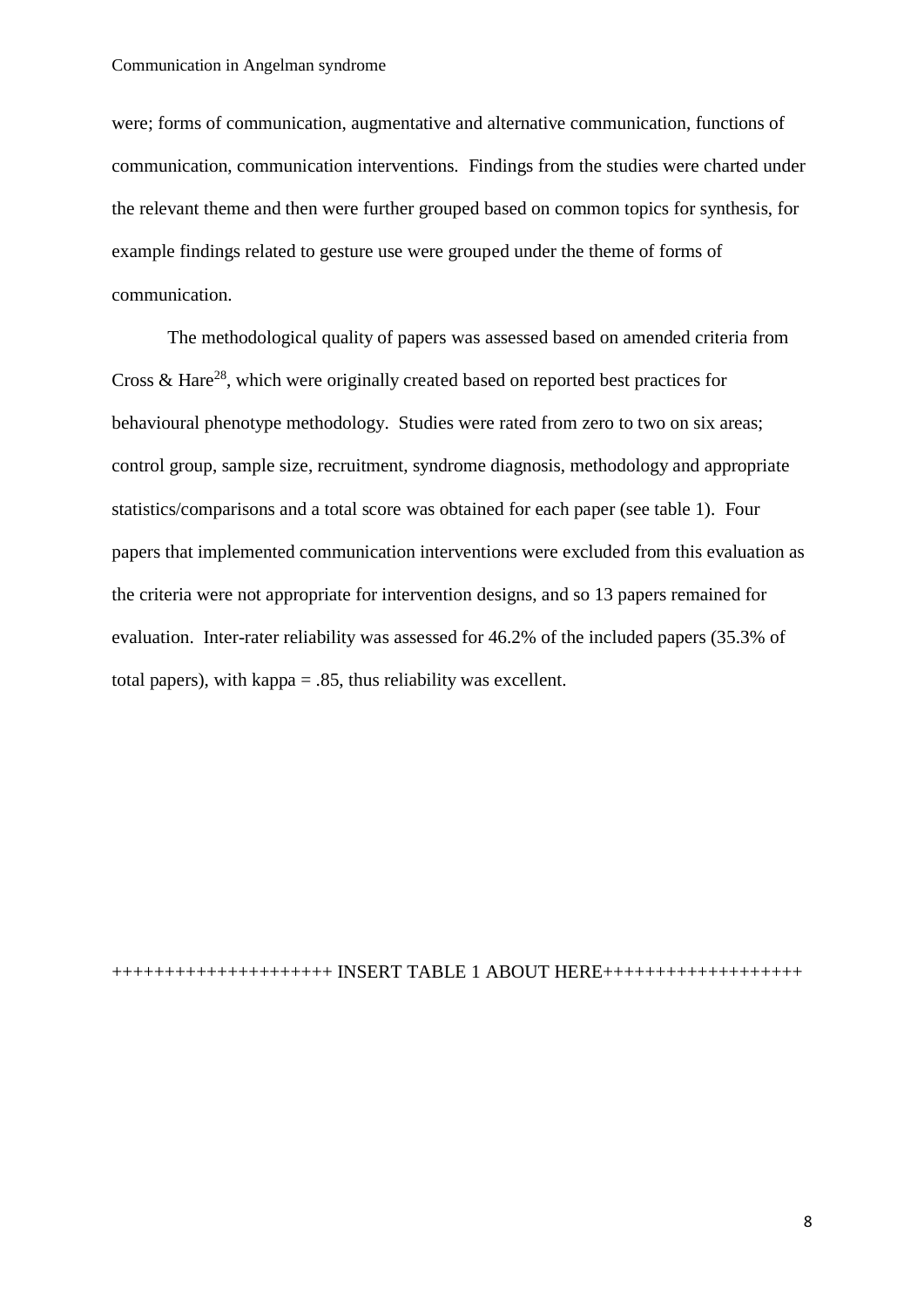#### **Forms of communication**

Most studies focused on the methods individuals use for expressive communication. There is consensus in the reviewed literature that individuals with Angelman syndrome are multimodal communicators who use a wide variety of communicative methods including non-symbolic, symbolic and augmentative and alternative communication (AAC).<sup>19,22,25,29–31</sup> The most commonly used forms reported in the literature come under non-symbolic communication, such as non-speech vocalisations, physical manipulations of others, and gestures<sup>19,22,25–27,31</sup>. These forms of expressive communication are evident regardless of genetic aetiology of Angelman syndrome.<sup>19</sup>

Gesturing is reported to be the most prevalent form of communication in individuals with Angelman syndrome<sup>19,25,27,31</sup> even when the individual is using more advanced forms of communication, such as an AAC device<sup>29,31</sup>. Early research by Jolleff & Ryan<sup>26</sup> stated that only five out of their 11 participants with Angelman syndrome would show gesturing as reported by parents using a standardised questionnaire. Further research that has explored different types of gestures show slightly higher prevalence rates, with estimates for deictic gestures<sup>a</sup> between 50-100%<sup>24,31,32</sup> and specific deictic gestures, such as pointing, being used by between  $40-55\%^{22,31}$  of individuals with Angelman syndrome and reaching for desired objects used by 75%. <sup>22</sup> Representational gestures, however, do not appear as common as deictic gestures in Angelman syndrome. 24,32

With regard to the different aetiological causes of Angelman syndrome and the use of gestures, Jolleff et al.<sup>33</sup> reported that individuals that have non-deletion aetiology had more gestural communication than individuals with a deletion. However, the sample size in this study was small, with only seven participants in the non-deletion group. In a more recent

<sup>&</sup>lt;sup>a</sup> Deictic gestures establish reference by directing attention or indicating an object or event.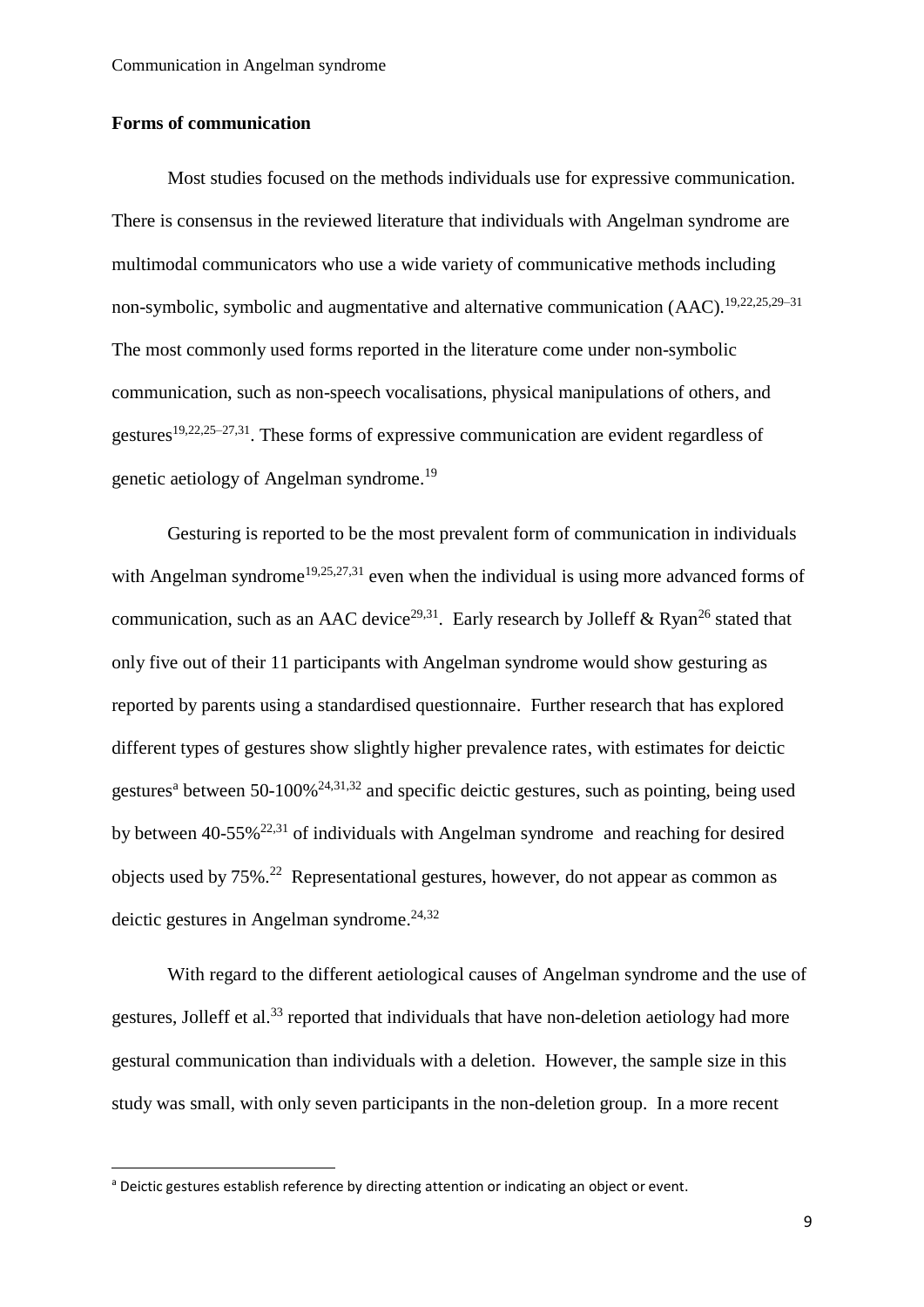study with a larger sample size, there were no significant differences between the genotypes for the occurrence of gestures with 83% of individuals with deletion and 76% of individuals with non-deletion mechanisms using gestures.<sup>19</sup> This research only studied the occurrence of gestures and not the types of gesture used by individuals, an area where further research is required.

Another form of non-symbolic communication that has been reported in Angelman syndrome is physical manipulation of others.<sup>19,22,26,27</sup> Alvares & Downing<sup>22</sup> found that 50% of parents reported that their child with Angelman syndrome used physical manipulation to communicate. This finding is further corroborated by Calculator<sup>19</sup> in a larger sample of 182 parents citing that around 60% of individuals used physical manipulation 'often' or 'very' often. Similarly, around 60% of individuals used non-speech vocalisations to communicate<sup>19</sup>, which have been further detailed as very simple vocalisations that are characteristic of typically-developing children between 0 and 6 months old.<sup>32</sup> Other non-symbolic forms of communication reported in the literature are body movements, facial expressions, and eye gaze. 25,31

Although used less frequently than non-symbolic forms, symbolic forms of communication such as signing and speech are used by some individuals with Angelman syndrome<sup>19,22,25,31</sup>. Earlier research by Jolleff & Ryan<sup>26</sup> and Penner et al.<sup>27</sup> suggested that individuals with Angelman syndrome did not show any forms of symbolic communication. However, more recent research has suggested that use of symbolic communication is greater than previously described. In an online survey of 20 families, 50% reported that their child with Angelman syndrome used some form of signing to communicate with a further 35% of individuals spontaneously and functionally using signs. The range of signs reported ranged from two to over 200, although only two individuals used over ten signs<sup>22</sup>. The reasons as to why these two children had such an extensive repertoire compared to the majority were not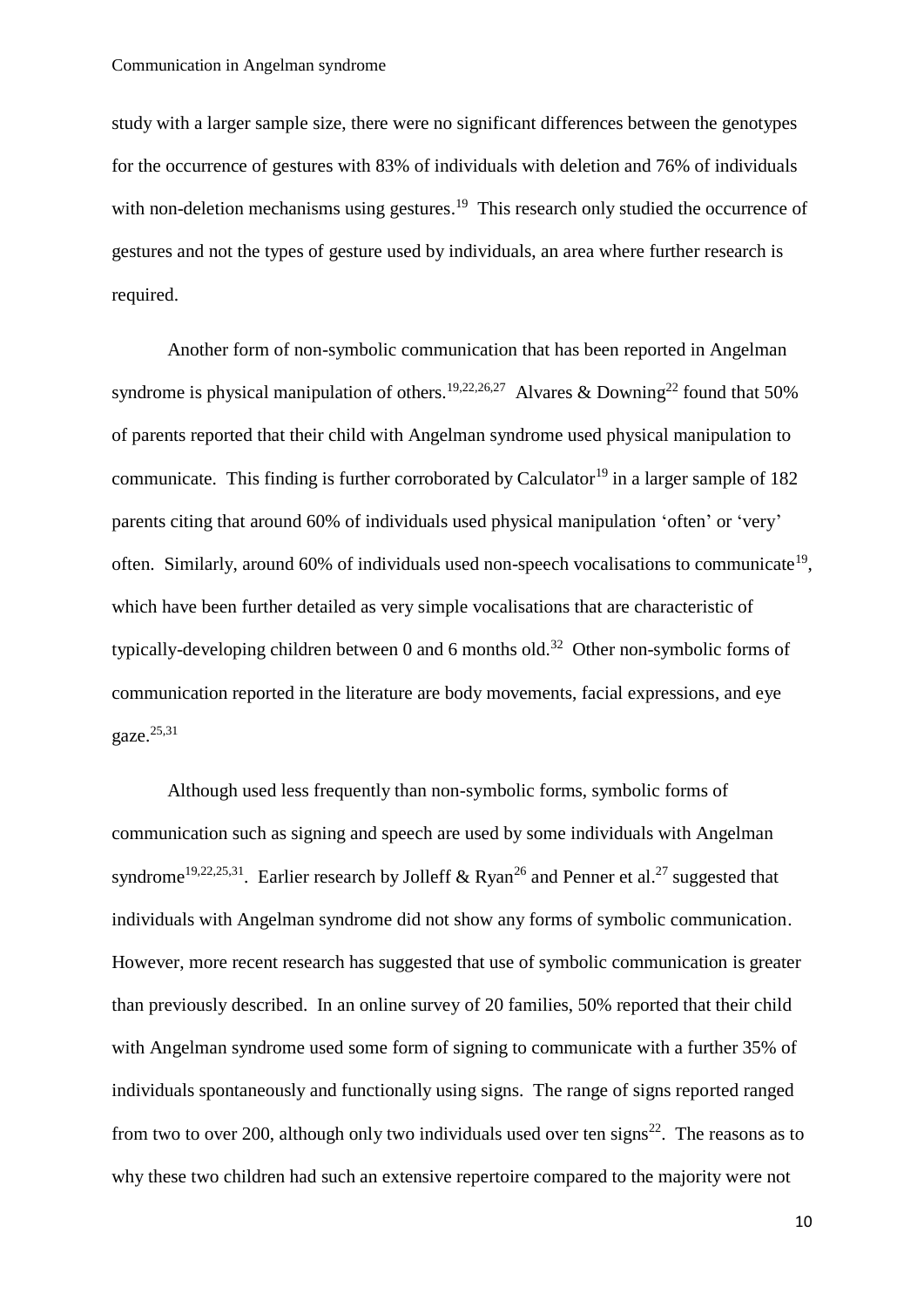explored by the authors. Additionally, parents reported that when their child used signs they were approximations and hard to understand for those who were unfamiliar with the individual. As well as signs, Quinn & Rowland<sup>31</sup> also found that other forms of symbolic communication such as concrete symbols, for example using a picture (e.g. picture of a drum to represent music) or an object (e.g. a shoelace to symbolise a shoe) are used by between 18- 47% of individuals with Angelman syndrome. Abstract symbols, such as a line drawing of a reaching hand to represent help, were also used by 13-30% of individuals.

There are also significant differences in use of symbolic forms of communication between the genetic aetiologies of Angelman syndrome<sup>19,25</sup> which contrasts with the lack of differences found for non-symbolic forms. Calculator<sup>19</sup> used parental report to explore the differences in forms of communication across individuals with and without deletions. Results highlighted significant differences for the use of enhanced natural gestures (ENGs, discussed later), signing and speech, with individuals with non-deletion aetiologies using these methods more frequently. This is further supported by Didden and colleagues<sup>25</sup> who reported that individuals with non-deletion aetiologies used signs more frequently than those with a deletion.

Other characteristics of Angelman syndrome alongside genetic aetiology have been shown to be related to the use of symbolic forms amongst individuals. Didden et al.<sup>25</sup> reported that individuals with severe ID signed more than those with profound ID. In addition, they found that individuals who experienced epilepsy were less likely than those without epilepsy to use symbolic forms of communication. Further to this, epilepsy was also found to be related to some non-symbolic forms of communication such as pointing, with individuals with epilepsy being less likely to point. In support of this finding, wider research in the general population has shown that the presence of epilepsy and seizures is related to the presence of language disorders.<sup>34</sup> However, Didden et al.<sup>25</sup> did not consider level of ID as a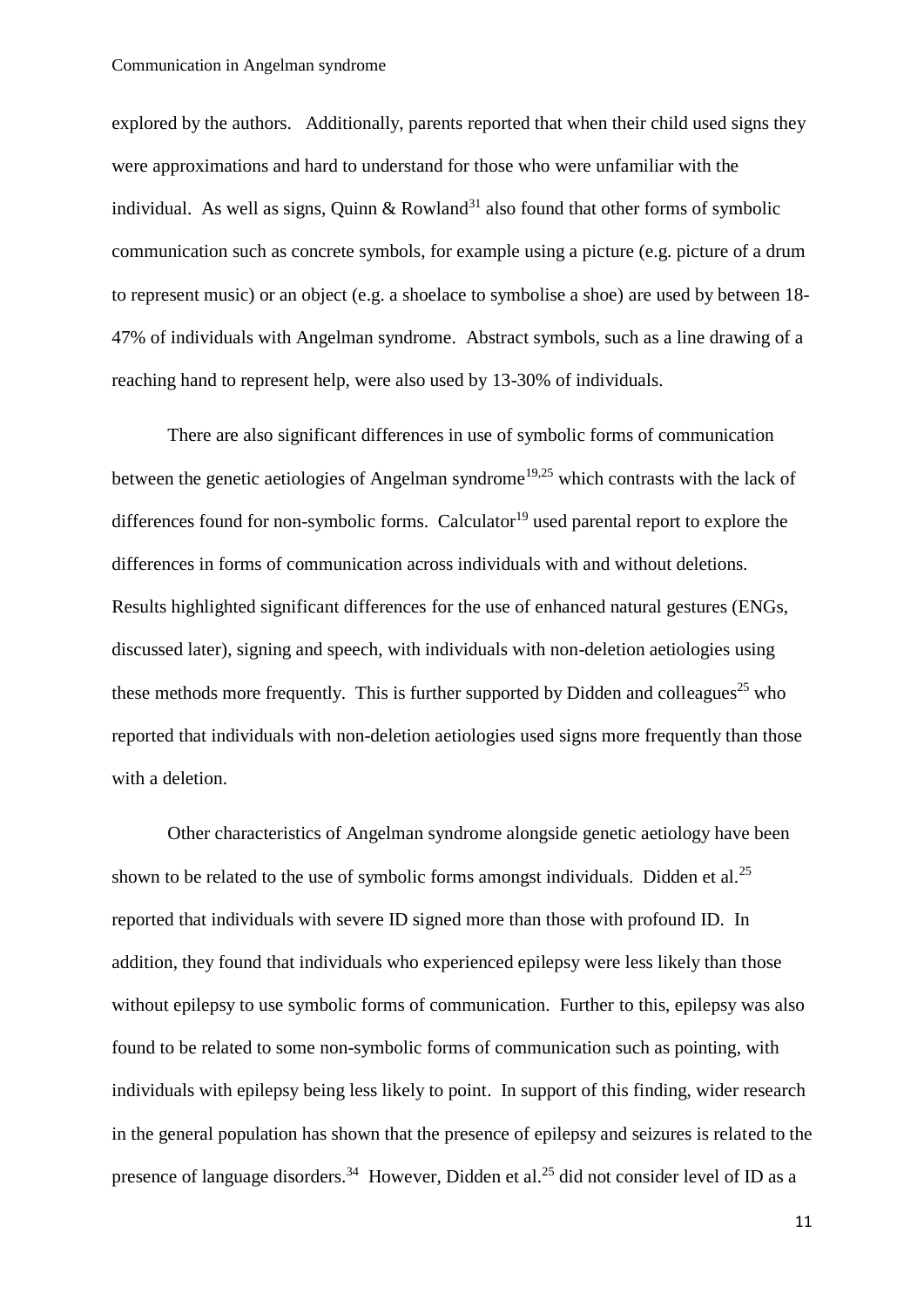covariate in this analysis. This is an important aspect to consider given that the link between epilepsy severity and level of ID is well established in other genetic syndromes associated with high rates of epilepsy (e.g. tuberous sclerosis complex<sup>35,36</sup>).

In addition to research reporting on the prevalence of forms of communication, Calculator $30$  investigated 174 parents' perceptions of the importance of a range of communication methods used by their children with Angelman syndrome. Parents ranked non-symbolic forms as the most important forms of communication for individuals with Angelman syndrome even when considered against symbolic and AAC forms of communication. In particular, gestures were rated by 84% of parents as very or extremely important, followed by non-speech vocalisations by 76% of parents and physical manipulation by  $72\%$ . From this, Calculator<sup>30</sup> highlighted in his conclusion the importance of supporting an individual's non-symbolic communication across their lifespan.

In general, the literature exploring forms of communication in Angelman syndrome is comprehensive, with a variety of forms explored and described alongside identification of factors explaining variability in the presence and use of different forms. However, the results focus predominantly on occurrence of forms based on informant report. Future research should focus on using direct observation to assess the wider context of forms of communication and their use to determine the extent of a possible dissociation between other expressive forms of communication and speech in Angelman syndrome. This in turn will give better understanding of how skills may be transferred and utilised to alternative communication methods.

#### **Use of Augmentative and Alternative Communication**

Augmentative and alternative communication (AAC) is used by individuals with communication difficulties to aid communication with others by supplementing or replacing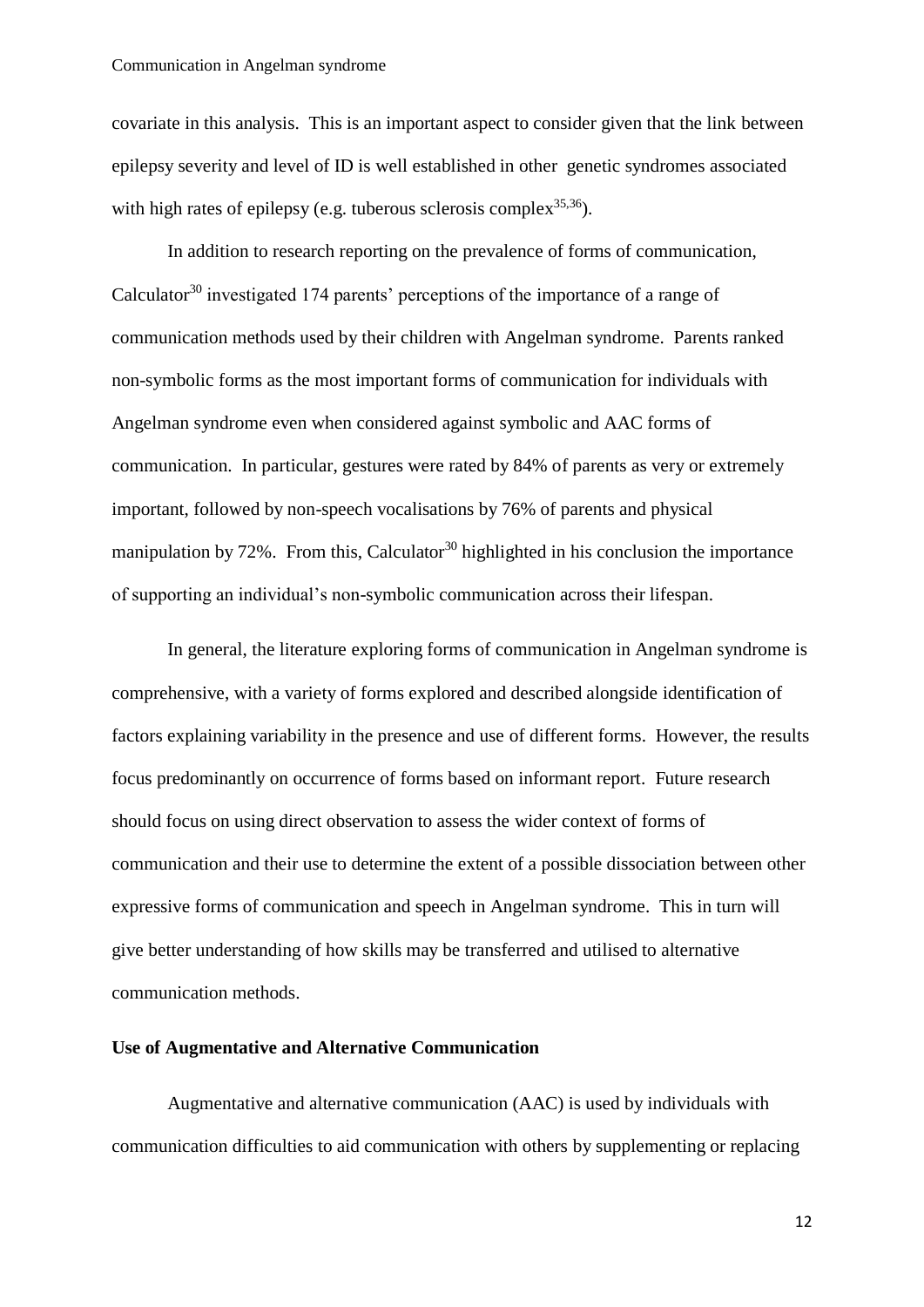spoken language. It comprises a wide variety of methods, from gestures to 'high-tech' devices such as computer-based systems (for an overview, see Murray & Goldbart<sup>37</sup>).

Aided forms of AAC, both low and high-tech, are reported to be used by between 62- 70% of individuals with Angelman syndrome.<sup>19,22</sup> Calculator<sup>19,30</sup> reported a wide range of electronic AAC devices used by individuals with Angelman syndrome, with individuals tending to use more than one device for communicating. With recent advances in mobile technology, there has been a shift towards utilising apps on tablets as a means of individuals communicating, with 48% of individuals with Angelman syndrome using an AAC app on a tablet as their most advanced AAC device.<sup>30</sup> Alongside citing the devices used, Calculator<sup>19</sup> further reported differences in the AAC systems used between individuals with a deletion and those with a non-deletion aetiology. Individuals with deletions were reported to use less advanced electronic AAC systems such as single-message voice output communication aids and were less likely to progress onto a more advanced device than individuals with nondeletion aetiologies.

Regardless of the complexity of the device, an important factor to consider is the individual's success with their device. Calculator<sup>30</sup> stated that only 4% of 142 parents reported that their child with Angelman syndrome was totally successful with their most advanced AAC device. However, 70% reported that their child was communicating successfully with their device at some level. Alternatively, 4% reported that their child was totally unsuccessful. However, the factors such as support that may play a role in an individual's success with a device were not investigated.

An individual's success with a device is dependent on whether or not an individual 'accepts' the device. Acceptance is defined as the extent to which an individual and their family and/or carers will willingly integrate AAC devices into their daily lives.<sup>38</sup> Calculator<sup>19</sup> reported around 60% of individuals with Angelman syndrome accept their most advanced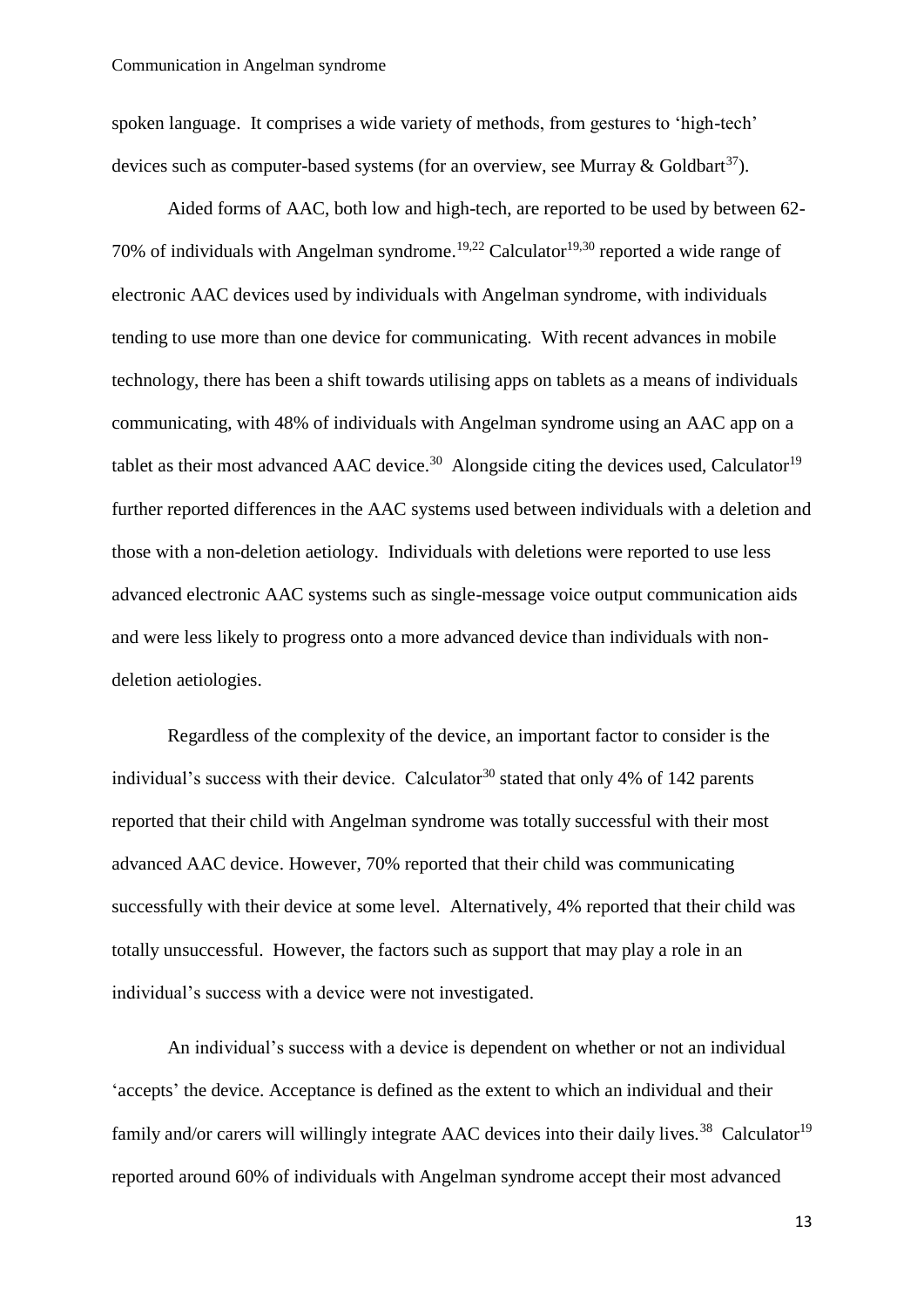AAC device and using through thematic analysis of parental report, highlighted a number of factors that influence an individual's acceptance of advanced AAC devices.<sup>29</sup> The most frequently reported factors were the individual's ability to communicate more effectively and purposefully alongside contingent responses from those around them. In contrast, the most cited reason for rejection of the device was the individual's lack of understanding or valuing the device as a communication tool e.g. seeing it as a toy more than a means of communication. Therefore, it was concluded that in order for an individual to accept a device and use it as an effective form of communication the complexity device has to match their developmental level.

Despite advances in mobile technology and AAC devices, non-symbolic forms are still the preferred method of communication by individuals with Angelman syndrome<sup>29,30</sup> as well as symbolic forms which some individuals will choose to use over their AAC device. Furthermore, the majority of parents view AAC devices as important to some degree and value the clarity they add to their child's communication when compared to other forms. However, a smaller proportion of parents viewed AAC devices as very or extremely important compared to the importance of non-symbolic communication.<sup>30</sup>

This is currently a limited area of research in Angelman syndrome, with the possibility of significant sample overlap in the literature, although there are substantial and representative sample sizes. This is an area of research that needs to be extended especially given that AAC devices are a viable and necessary intervention to assist with communication in Angelman syndrome. In particular, further research is needed on understanding acceptance and success of devices alongside devising appropriate learning strategies for individuals.

#### **Functions of Communication**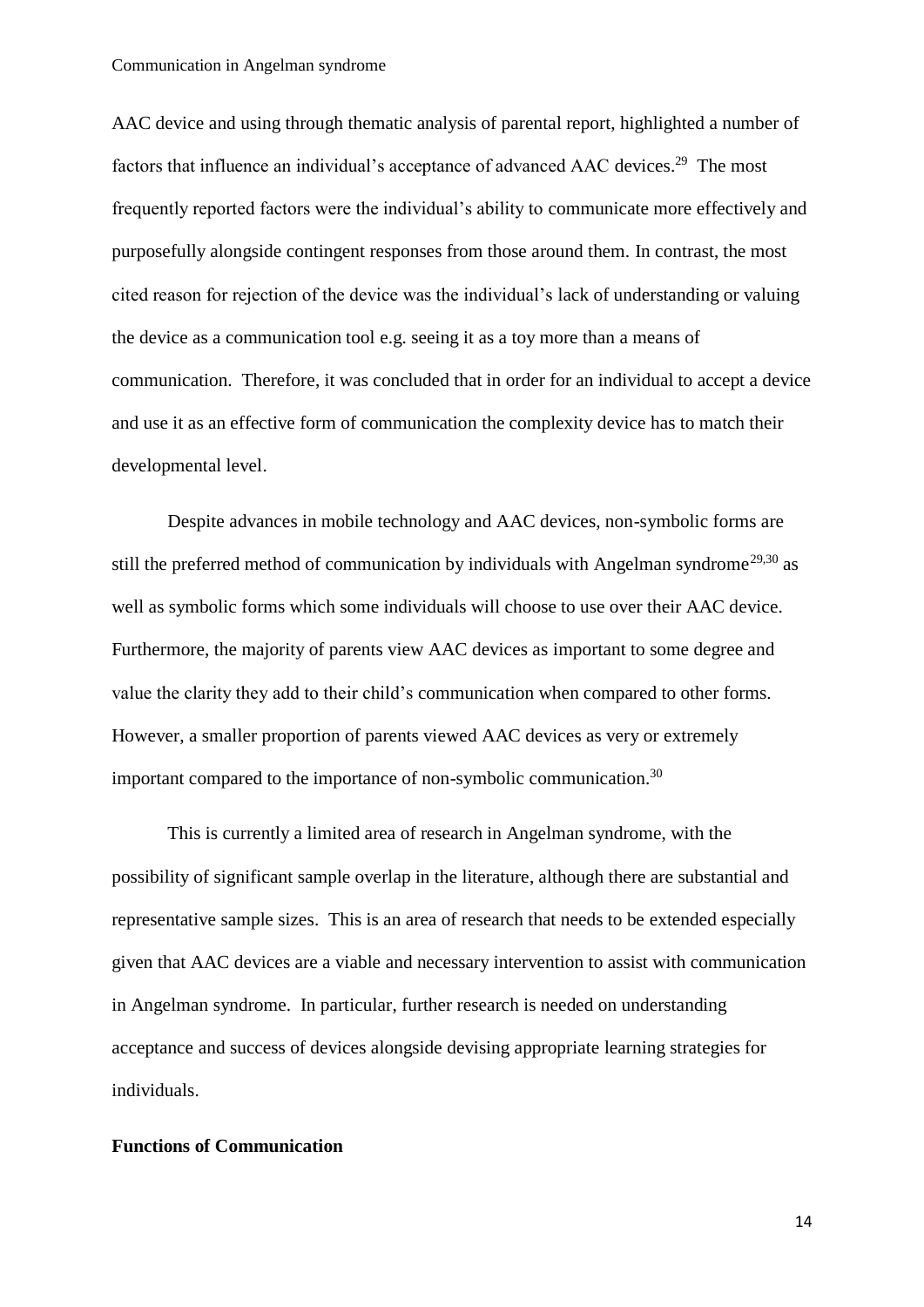Although explored less than the forms of communication in Angelman syndrome, a small number of studies have investigated functions of communication such as the use of protoimperatives (e.g. requesting) and protodeclaratives (e.g. directing another's attention, sharing of experiences). There is a consensus that requesting is the most well developed and most widely used function whereas imitation and commenting appear to be areas of comparative weakness in the communication profile.<sup>25,27,31,39,40</sup> Didden et al.<sup>25</sup> explored the widest range of communicative functions in individuals with Angelman syndrome using parental report. Ten different functions and how individuals communicated these functions were explored. Their conclusions highlighted that individuals will communicate for a variety of reasons including rejecting and protesting, requesting and commenting, the latter providing evidence of use of protodeclaratives in Angelman syndrome. Furthermore, it was found that requesting information and imitation were the least developed areas of communication.

These finding were further corroborated in 300 individuals with Angelman syndrome. Quinn and Rowland<sup>31</sup> used a data mining strategy to explore what communicative strategies individuals with Angelman syndrome use to refuse, obtain, interact socially and exchange information with others. The data showed that over 97% of individuals communicated for refusing, obtaining and social interaction purposes and 22% would exchange information. Five percent of individuals would comment, which was the function of communication that had the lowest prevalence, which is consistent with past literature.

A 'communication phenotype' in Angelman syndrome has been proposed.<sup>39</sup> Duker et al.<sup>40</sup> compared manding (requesting and rejecting), tacting (describing and labelling) and echoic imitation in individuals with Down syndrome, Angelman syndrome and pervasive development disorder (PDD). For Angelman syndrome, within-syndrome analysis showed strengths lay in manding and there were significant differences between manding and echoic imitation. When compared to the other groups, no differences between the levels of manding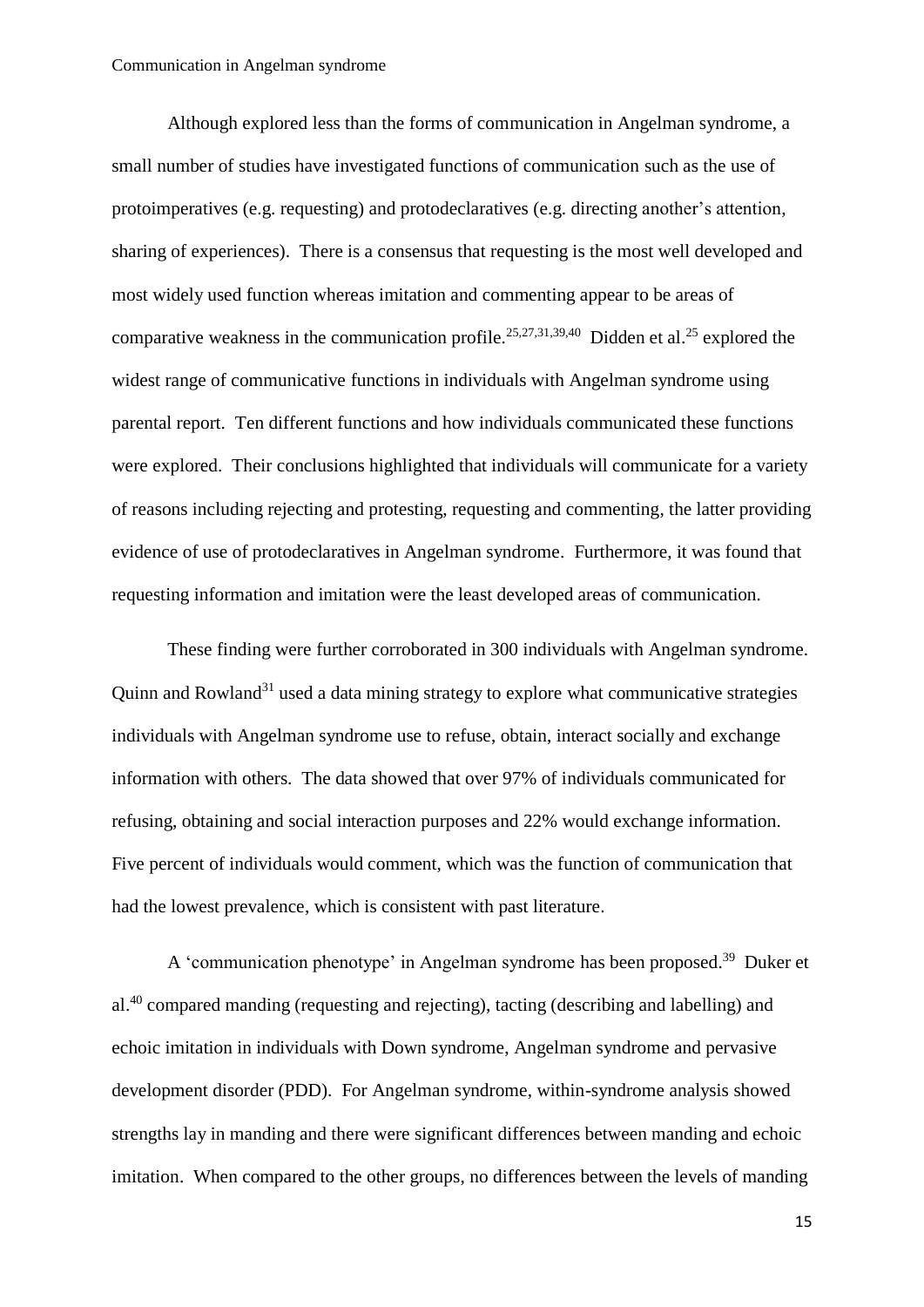and tacting were found but there were significant differences for echoic imitation with individuals with Angelman syndrome scoring lower on this domain. However, the Down syndrome and PDD groups had some speech, whereas the Angelman syndrome group were completely non-verbal, therefore these factors may account for some of the differences found for echoic imitation.

As an extension of this research, Didden et al.<sup>39</sup> used the same measure in a larger sample of individuals with Angelman syndrome and a comparison group of individuals with severe or profound ID of a heterogeneous cause. Similarly to Duker et al.<sup>40</sup>, results showed that manding was the strongest domain, with limited skills in tacting and echoic imitation. When compared to others with severe or profound intellectual disability, manding was of a similar level. However, significant differences were apparent for tacting and echoic imitation, with those with Angelman syndrome scoring lower on these domains. However, no information was provided about differences between the participant demographics of these groups and so it cannot be concluded that these findings for Angelman syndrome are unusual or are influenced by another factor that was not controlled for.

In addition to descriptive results, factors associated with the functions of communication in Angelman syndrome have also been investigated. The presence of epilepsy, use of anticonvulsant medication and level of ID were reported to be related to fewer communicative functions.<sup>39</sup> Moreover, the genetic aetiology was related to the use of requesting and commenting with those with non-deletion aetiologies showing a wider variety of communicative function.<sup>25</sup>

The literature, although limited, provides a detailed description of the profile of communicative functions in Angelman syndrome. Using within-syndrome comparisons, areas of strength and weakness have been identified, which further understood through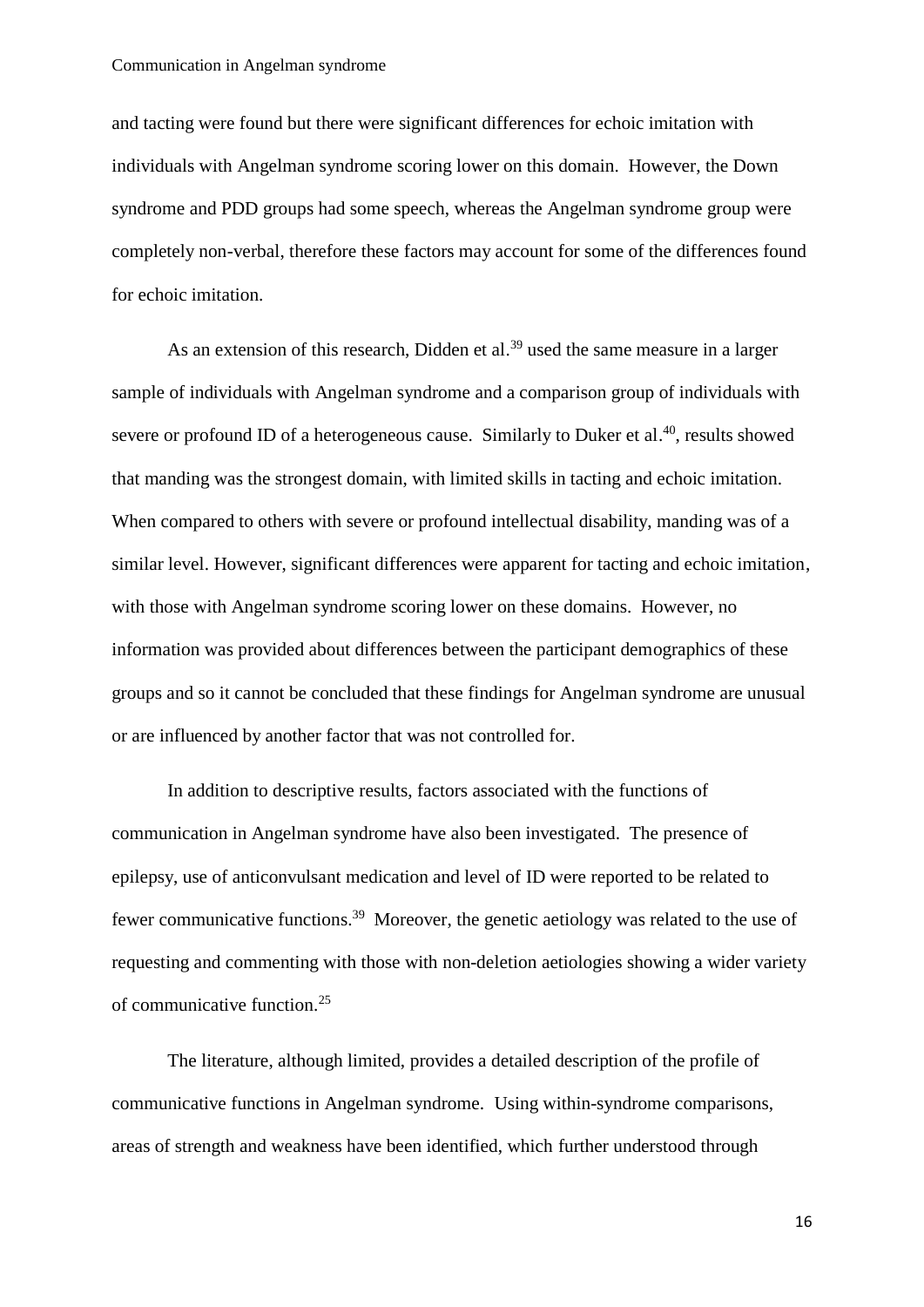comparisons to other genetic syndromes. Future research should focus on intervention strategies to encourage the development of weaker communicative functions and increasing the variety of functions an individual communicates for.

#### **Communication Interventions**

There is a paucity of literature exploring the implementation of communication interventions in Angelman syndrome. To date, there have been two intervention studies conducted both of which focus on teaching children alternative forms of communication.

The only intervention designed to increase communication skills specifically in Angelman syndrome is Enhanced Natural Gestures (ENGs).<sup>41</sup> ENGs build upon the reported preference for use of gestures among individuals with Angelman syndrome. An ENG develops from a natural gesture or action that is associated with a particular event which is then shaped to become an intentional, distal gesture that can be understood by a wide variety communication partners (e.g. mimicking pressing a button on a remote control to communicate switching the television channel). Calculator<sup>41</sup> explored the feasibility and acceptability of a home-based intervention programme for nine families that taught their children with AS to use ENGs. Feedback from parents indicated that the programme was both effective and feasible, with children learning to use ENGs as a form of efficient communication. However, weaknesses highlighted in the intervention were the length of time it took for child to acquire and use ENGs and the time management required which led to disruption of family life but these were not reported to be of significant concern to the parents. Further studies showed that when this intervention was implemented with a total of 21 children with Angelman syndrome, all acquired the use of ENGS and exceeded programme and parents' expectations with some also spontaneously using their  $ENGs$ .  $42,43$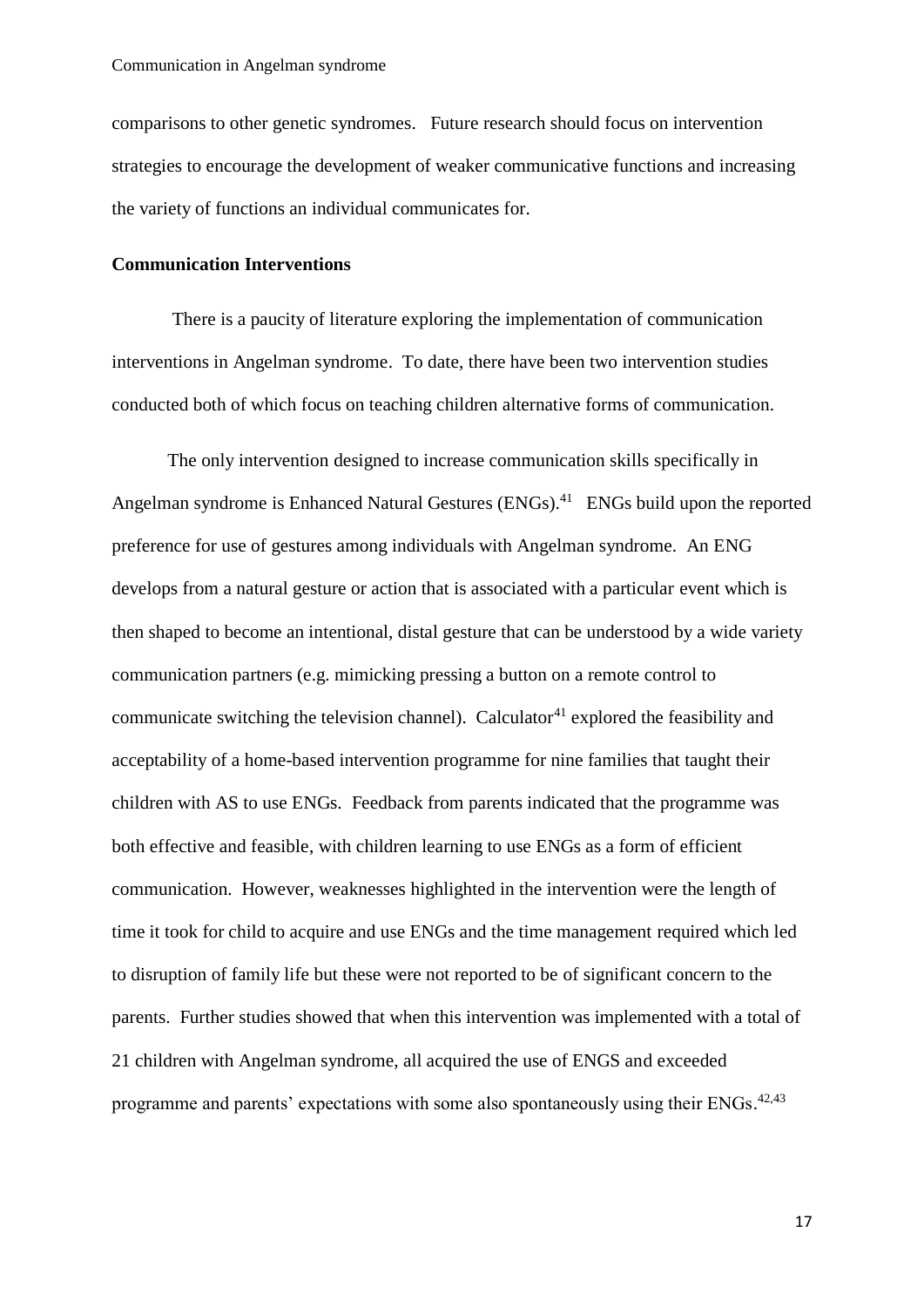These findings indicate that this may be an effective, acceptable intervention for children with Angelman syndrome to increase communication.

Another type of intervention used with children with Angelman syndrome is Functional Communication Training. Radstaake et al.<sup>44</sup> implemented Functional Communication Training for three children with Angelman syndrome in order to reduce challenging behaviour. Analysis showed that when the children were taught a more adaptive form of communication, challenging behaviour decreased for all three children with large to medium effect sizes, indicating functional equivalence. The replacement communication methods implemented were speech-generating devices for two of the children and a picture exchange system for the third child. This intervention demonstrates that some children with Angelman syndrome can be taught to use AAC and to communicate their needs through other forms of communication, alongside highlighting the importance of contingent responses when teaching new forms of communication.

#### **Methodological Limitations**

As recommended by Cross & Hare<sup>28</sup>, a quality score in the upper tertile reflects 'reasonable' methodological quality. For the amended criteria used in this review, this indicates a score greater than eight, which was only achieved by two of 13 papers.<sup>39,40</sup> Four papers were in the lower tertile,  $2^{2,26,27,31}$  and the majority of seven papers were in the midtertile. 19,24,25,29,30,32,33

The most prevalent method utilised in the literature was informant report. Ten studies used informant report to gather data, two of which used this method in conjunction with direct assessment. Furthermore, the majority of the informant questionnaires were not standardised measures, four studies designed the questionnaire for the project and did not provide any psychometric data apart from Calculator<sup>19</sup> who appraised the face validity of the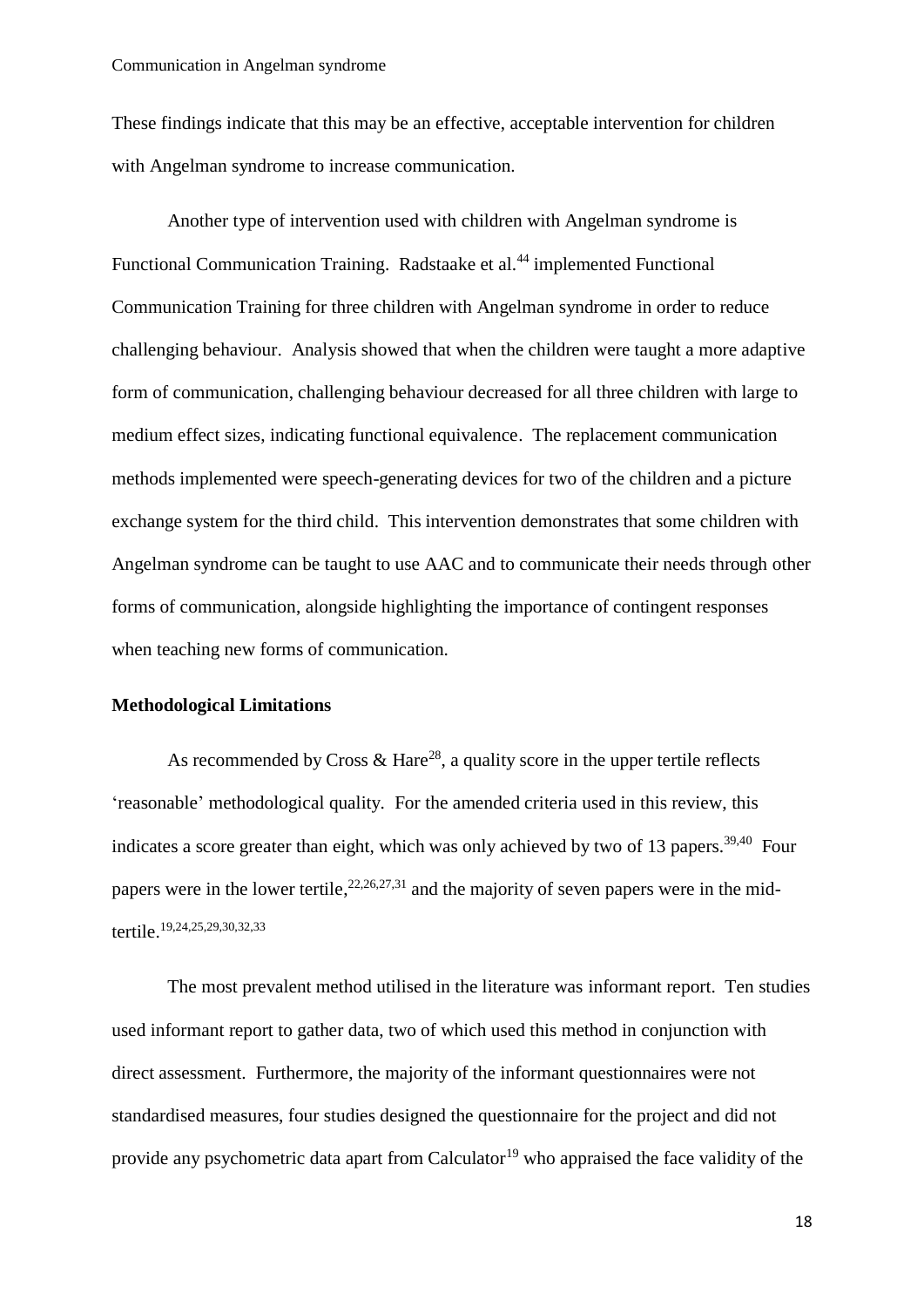questionnaire with AAC experts. A further four studies used measures for which psychometrics had been appraised but not published.

When psychometrics of a questionnaire have not been appraised, the main shortcoming is that validity and reliability are not ascertained. However, there is a paucity of appropriate measures to explore the topics that these studies are researching. Many measures require some level of verbal ability or are designed for very young typically developing children and therefore, may not be appropriate for older children or adults with ID, and so the use of 'unique' questionnaires is understandable. With regard to parental report this relies on parents' interpretation of their child's communication making it more subjective than direct assessment. However, this method allows for recruitment of a larger sample which is hard to achieve due to the rarity of Angelman syndrome and is more ecologically valid.

The rarity of Angelman syndrome may mean there is sample overlap in studies (namely in Calculator<sup>19,29,30</sup> and the Duker et al.<sup>40</sup> and Didden et al.<sup>39</sup> studies). This may limit results with regard to generalisation. However, because recruitment is problematic and statistical analyses may require large numbers for statistical power, it is advantageous for researchers to get as much data from one sample as possible.

Another issue within the literature is the lack of comparisons to other groups, both typically developing and other groups with genetic syndromes and/or intellectual disability. The only two studies in which comparisons were made were Duker et al.<sup>40</sup> and Didden et al.<sup>39</sup>, although differences between the groups were not tightly controlled for. Hodapp and Dykens <sup>45</sup> highlight the importance of having comparison groups in genetic syndrome research as they allow for a greater understanding of what is syndrome related and what might be accounted for by level of intellectual disability or other characteristics.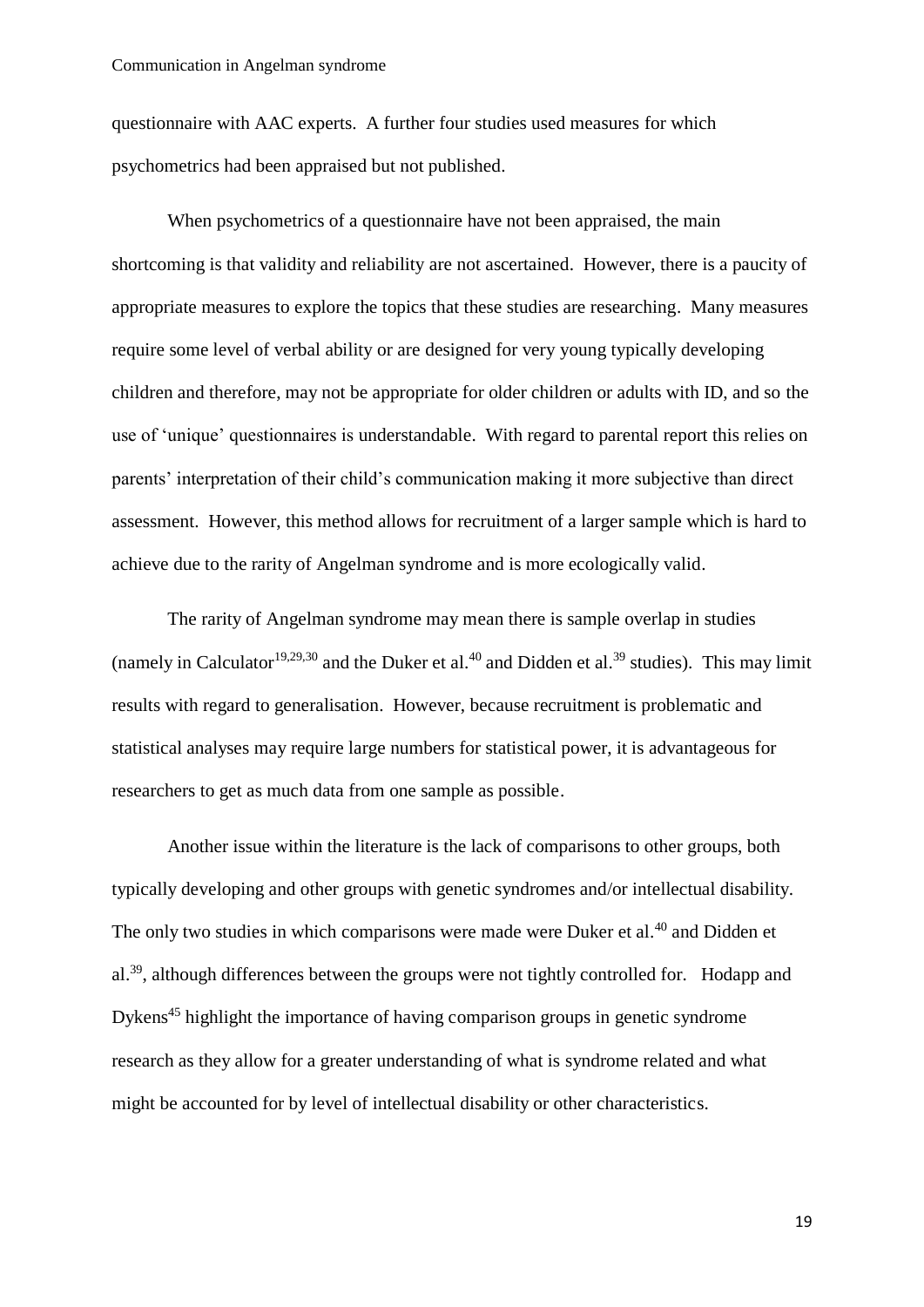A limitation that has become recognised more recently is the tendency to group individuals with Angelman syndrome regardless of genetic aetiology. With research highlighting significant differences between individuals with and without deletions, it is important to consider this when results may differ from those in previous literature or be unexpected. Earlier research would not have been able to account for this due to the lack of available genetic testing. However, more recent research needs to take this into account when drawing conclusions as conclusions made at syndrome-level may not be representative of the nuances in communication skills across the genetic aetiologies Angelman syndrome, especially given the lower prevalence of non-deletion aetiologies.

Limitations of the present review include the strict inclusion criteria of reviewing studies with the main aim of exploring communication in Angelman syndrome. Thus, other findings about the communication profile studies researching the wider clinical profile of Angelman syndrome are absent. However, it is assumed that the most important and general findings would have been found and reported in direct studies of communication due to the methodology used.

#### **Summary**

In summary, the communicative profile of Angelman syndrome is characterised by the predominant use of non-symbolic forms of communication, namely gestures, with strengths in requesting relative to commenting and imitation. Symbolic forms are used by individuals but on a less frequent basis than non-symbolic forms and the majority of individuals with Angelman syndrome use, or have access to, an AAC device, with many being successful in communicating to some degree. Furthermore, it has been shown through intervention studies that children with Angelman syndrome can acquire alternative forms of communication.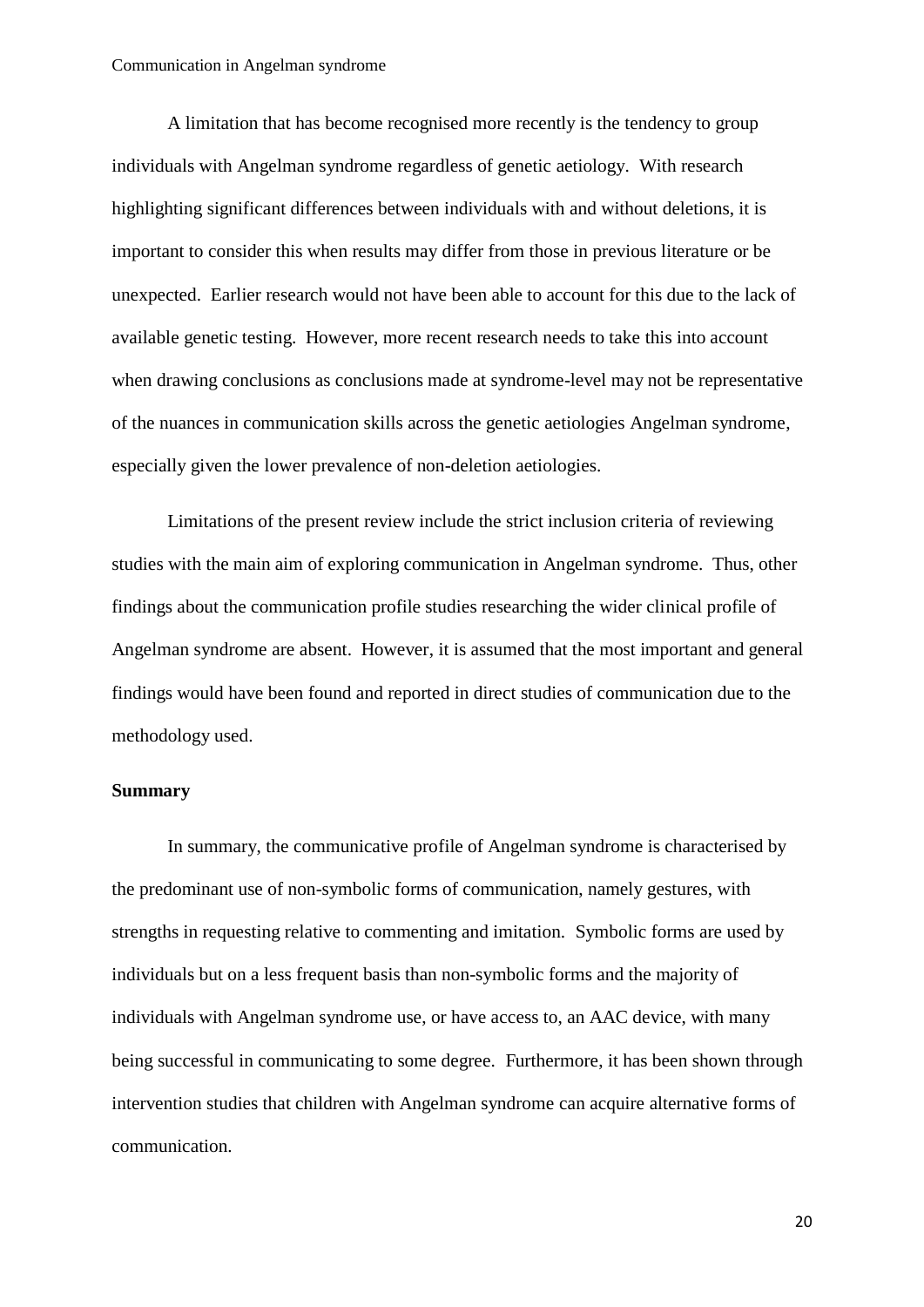The communicative profile appears to differ across the genetic aetiologies, with individuals with non-deletion aetiologies being more able in their communication abilities, particularly in the use of symbolic forms of communication and AAC devices. This is consistent with the wider literature describing adaptive behaviour in Angelman syndrome which shows that individuals with non-deletion aetiologies have higher receptive language scores than those with deletions.<sup>16,18</sup> Therefore, greater use of advanced forms of expressive communication in individuals with non-deletion aetiologies could be reflective of receptive language, even though speech production is similar to individuals with a deletion. This highlights that communication deficits may just be restricted to speech production in Angelman syndrome and wider communication skills may be appropriate for developmental level. However, this possible dissociation has not been directly explored or quantified in the literature which is a necessary step to substantiate claims of an isolated speech production impairment which is due to the genetic basis of Angelman syndrome.

Addressing the main methodological limitations of the literature such as the lack of comparison of the communicative profile of Angelman syndrome between the genetic aetiologies and to comparison groups will also develop a greater understanding of the nuances of the communicative profile. Through these comparisons the specificity of the speech impairment can be assessed. Future research should also focus on using direct assessment to investigate the communicative profile of Angelman syndrome

Use of AAC in Angelman syndrome and communicative functions are areas less focused on in the literature. However, for functions of communication, the quality of the research was high but further replication is required to substantiate the claims of a 'communicative phenotype'.<sup>39</sup> With regard to research on AAC, further information about the use of devices and factors influencing acceptance and success needs to be gathered. Whilst these areas of research are important, the primary focus should be on detailing the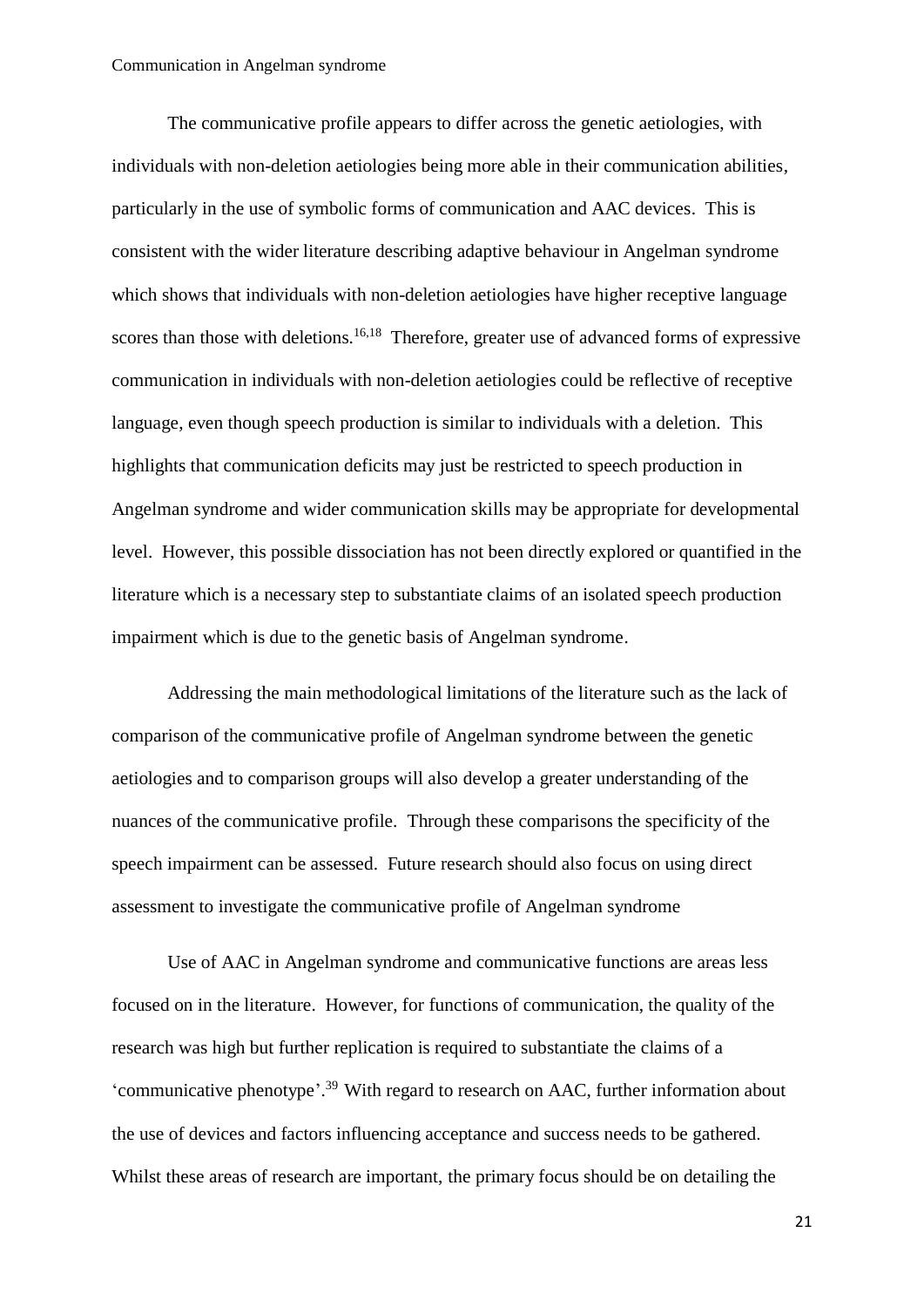specificities of the communication impairments in Angelman syndrome, as once these are better understood, the impact and downstream consequences for interventions and AAC will be better informed.

Overall, findings from the literature indicate a striking and unusual communicative profile in Angelman syndrome, that when considering the minimal or absent speech of individuals, other forms of expressive communication appear more developed than expected, although more research is needed to quantify this possible dissociation. Emphasis needs to be given to the diversity in the profile amongst the genetic aetiologies, especially given the homogeneity of the lack of expressive speech, which holds both important theoretical and clinical implications.

#### **Clinical implications**

There is debate about focusing on an individual's genetic syndrome with regard to healthcare approaches and 'labelling'. Indeed, National Institute for Health and Care Excellence (NICE) guidelines<sup>46</sup> have increasingly emphasised the importance for a personcentred approach in clinical practice for individuals with ID. However, research has also highlighted the utility of recognising an individual's diagnosis for the provision of personalised health and social care.<sup>47</sup> For example, other research has identified differing profiles of communication between genetic syndromes that suggests the genetic basis plays a role in the nature of impairments.<sup>5,6,48</sup> Martin et al.<sup>6</sup> showed differing profiles across a number of language domains for individuals with fragile X and Down syndromes. Furthermore, it was highlighted that within syndrome groups certain factors influenced language impairments, for example the presence of autism in fragile X syndrome for pragmatic language skills. The authors argued that the relative strengths and weaknesses in language production of these syndromes were important to consider for assessment and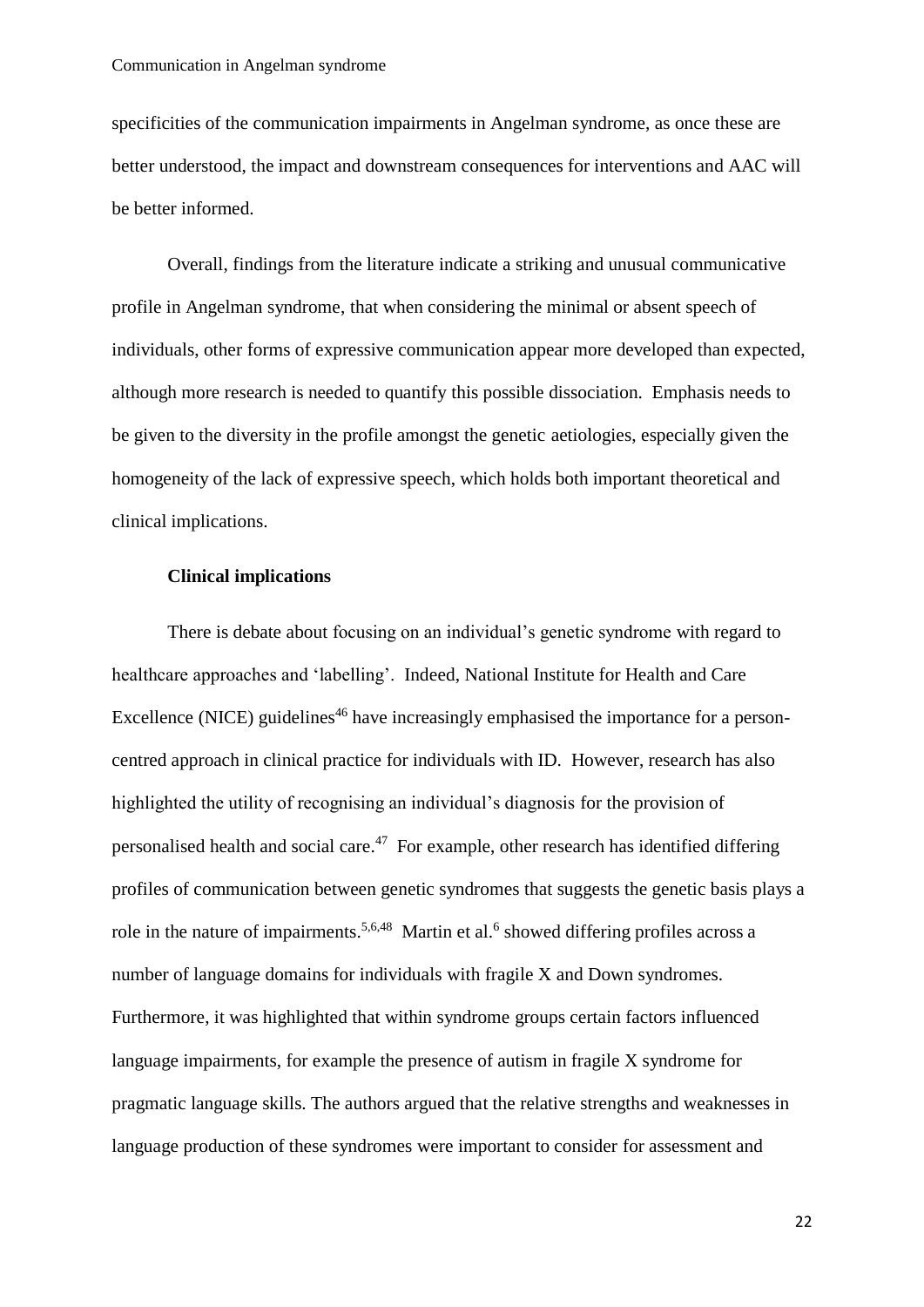intervention. Therefore, it suggests that by acknowledging a person's diagnosis, an insight can be gained as to the impairments experienced and the possible causes, so that an appropriate and informed decision about support can be made.

Angelman syndrome is a population that is highly likely to require access to speech and language therapy services because of the lack of speech in the syndrome and, due to the rarity, the characteristics and communicative profile of individuals may not be well known. Emphasis needs to be placed on the homogeneity of the absence of speech across individuals and the apparent discrepancy with other forms of expressive communication; regardless of variability in the syndrome's characteristics, the vast majority of individuals do not develop spoken language. This strongly suggests a specific expression of the genetic disorder and hence taking the diagnosis into account is paramount for assessment and intervention which, when combined with individual characteristics, will provide an informed person-centred approach.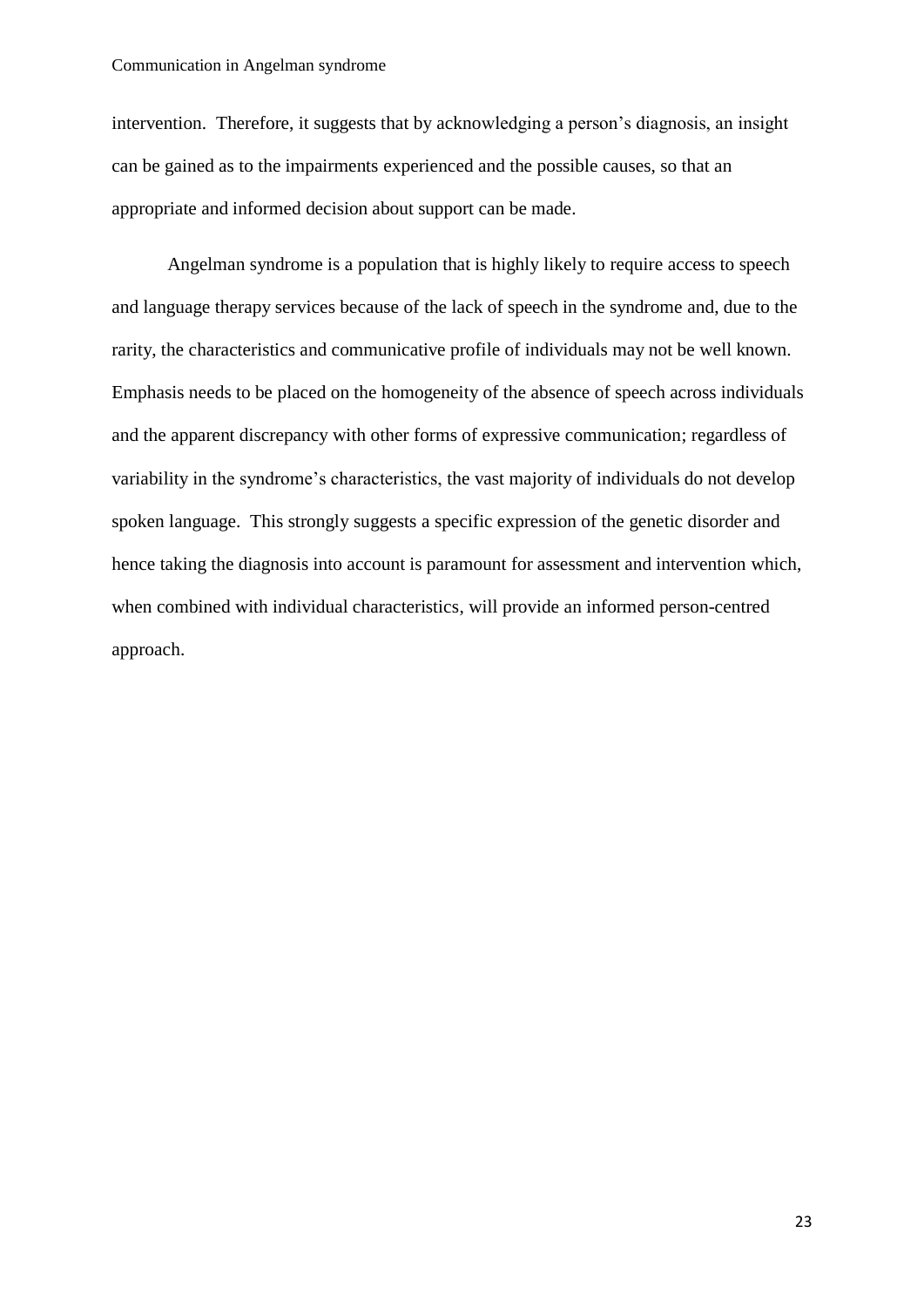#### References

- 1. Vandereet J, Maes B, Lembrechts D, Zink I. Predicting Expressive Vocabulary Acquisition in Children With Intellectual Disabilities: A 2-Year Longitudinal Study. J Speech Lang Hear Res 2010; 53(6):1673-86. doi:10.1044/1092-4388
- 2. van der Meer L, Sigafoos J, O'Reilly MF, Lancioni GE. Assessing preferences for AAC options in communication interventions for individuals with developmental disabilities: A review of the literature. Res Dev Disabil 2011; 32(5):1422–31. doi: 10.1016/j.ridd.2011.02.003
- 3. Brady NC, Marquis J, Fleming K, McLean L. Prelinguistic Predictors of Language Growth in Children With Developmental Disabilities. J Speech Lang Hear Res 2004; 47(3):663-77. doi:10.1044/1092-4388
- 4. Yoder PJ, Warren SF, McCathren RB. Determining Spoken Language Prognosis in Children With Developmental Disabilities. Am J Speech Lang Pathol 1998; 7(4):77–87. doi:10.1044/1058-0360.0704.77
- 5. Singer Harris NG, Bellugi U, Bates E, Jones W, Rossen M. Contrasting profiles of language development in children with Williams and Down syndromes. Dev Neuropsychol. 1997; 13(3):345–70. doi:10.1080/87565649709540683
- 6. Martin GE, Losh M, Estigarribia B, Sideris J, Roberts J. Longitudinal profiles of expressive vocabulary, syntax and pragmatic language in boys with fragile X syndrome or Down syndrome. Int J Lang Commun Disord 2013; 48(4):432–43. doi:10.1111/1460- 6984.12019
- 7. Buckley RH, Dinno N, Weber P. Angelman syndrome: Are the estimates too low? Am J Med Genet 1998; 80(4):385–90. doi:10.1002/(SICI)1096- 8628(19981204)80:4<385::AID-AJMG15>3.0.CO;2-9
- 8. Kyllerman M. On the prevalence of Angelman syndrome. Am J Med Genet 1995; 59(3):405. doi:10.1002/ajmg.1320590331
- 9. Petersen MB, Brøndum-Nielsen K, Hansen LK, Wulff K. Clinical, cytogenetic, and molecular diagnosis of Angelman syndrome: Estimated prevalence rate in a Danish county. Am J Med Genet 1995; 60(3):261–2. doi:10.1002/ajmg.1320600317
- 10. Clayton-Smith J, Laan L. Angelman syndrome: a review of the clinical and genetic aspects. J Med Genet 2003; 40(2):87–95. doi:10.1136/jmg.40.2.87
- 11. Williams CA, Driscoll DJ, Dagli AI. Clinical and genetic aspects of Angelman syndrome. Genet Med 2010; 12(7):385–95. doi:10.1097/GIM.0b013e3181def138
- 12. Williams CA, Beaudet AL, Clayton-Smith J, Knoll JH, Kyllerman M, Laan LA, et al. Angelman syndrome 2005: Updated consensus for diagnostic criteria. Am J Med Genet A 2006; 140(5):413–8. doi:10.1002/ajmg.a.31074
- 13. Horsler K, Oliver C. The behavioural phenotype of Angelman syndrome. J Intellect Disabil Res 2006; 50(1):33–53. doi:0.1111/j.1365-2788.2005.00730.x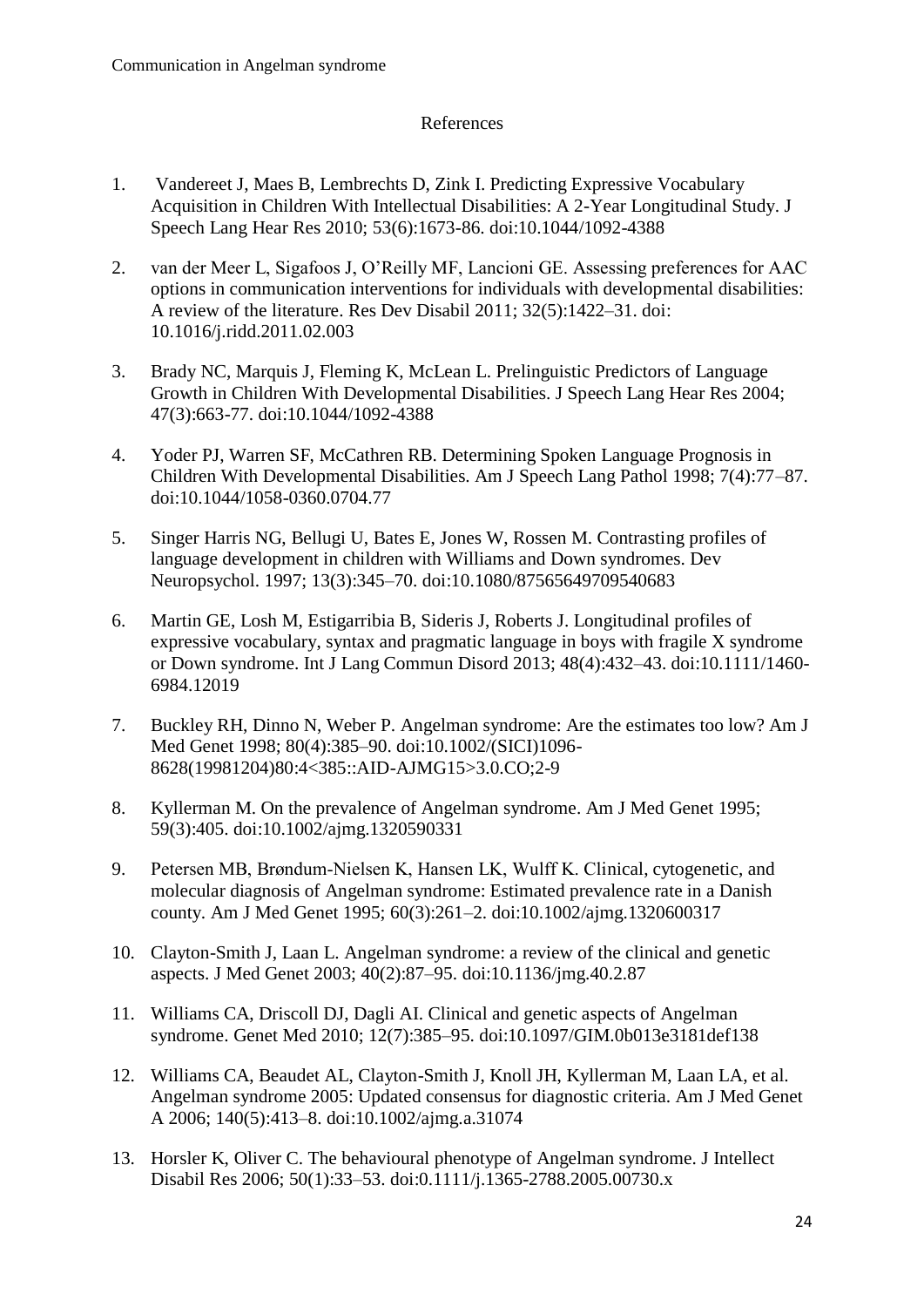- 14. Moss J, Howlin P, Hastings RP, Beaumont S, Griffith GM, Petty J, et al. Social Behavior and Characteristics of Autism Spectrum Disorder in Angelman, Cornelia de Lange, and Cri du Chat Syndromes. Am J Intellect Dev Disabil 2013;118(4):262–83. doi:10.1352/1944-7558-118.4.262.
- 15. Fridman C, Varela MC, Valente K, Marques-Dias MJ, Koiffmann CP. Phenotypic and behavioral variability within Angelman Syndrome group with UPD. Genet Mol Biol 2002; 25(2):127–30. doi:10.1002/10968628(20000619)92:5<322::AID-AJMG6>3.0.CO;2-Y
- 16. Gentile JK, Tan W-H, Horowitz LT, Bacino CA, Skinner SA, Barbieri-Welge R, et al. A neurodevelopmental survey of Angelman syndrome with genotype-phenotype correlations. J Dev Behav Pediatr 2010; 31(7):592–601. doi:10.1097/DBP.0b013e3181ee408e
- 17. Lossie AC, Whitney MM, Amidon D, Dong HJ, Chen P, Theriaque D, et al. Distinct phenotypes distinguish the molecular classes of Angelman syndrome. J Med Genet 2001; 38(12):834–45. doi:10.1136/jmg.38.12.834
- 18. Mertz LGB, Thaulov P, Trillingsgaard A, Christensen R, Vogel I, Hertz JM, et al. Neurodevelopmental outcome in Angelman syndrome: Genotype–phenotype correlations. Res Dev Disabil 2014; 35(7):1742–7. doi:10.1016/j.ridd.2014.02.018
- 19. Calculator SN. Parents' Reports of Patterns of Use and Exposure to Practices Associated with AAC Acceptance by Individuals with Angelman Syndrome. Augment Altern Commun 2013; 29(2):146–58. doi:10.3109/07434618.2013.784804
- 20. Hyppa Martin J, Reichle J, Dimian A, Chen M. Communication Modality Sampling for a Toddler With Angelman Syndrome. Lang Speech Hear Serv Sch 2013; 44(4):327-36. doi:10.1044/0161-1461(2013/12-0108)
- 21. Clayton‐Smith J. Clinical research on Angelman syndrome in the United Kingdom: Observations on 82 affected individuals. Am J Med Genet 1993; 46(1):12–5. doi:10.1002/ajmg.1320460105
- 22. Alvares RL, Downing SF. A survey of expressive communication skills in children with Angelman syndrome. Am J Speech Lang Pathol 1998; 7(2):14-24. doi:10.1044/1058- 0360.0702.14
- 23. Andersen WH, Rasmussen RK, Strømme P. Levels of cognitive and linguistic development in Angelman syndrome: a study of 20 children. Logoped Phoniatr Vocol 2001; 26(1):2–9.
- 24. Micheletti S, Palestra F, Martelli P, Accorsi P, Galli J, Giordano L, et al. Neurodevelopmental profile in Angelman syndrome: more than low intelligence quotient. Ital J Pediatr 2016; 42(1):91. doi:10.1186/s13052-016-0301-4
- 25. Didden R, Sigafoos J, Korzilius H, Baas A, Lancioni GE, O'Reilly MF, et al. Form and Function of Communicative Behaviours in Individuals with Angelman Syndrome. J Appl Res Intellect Disabil 2009; 22(6):526–37. doi:10.1111/j.1468-3148.2009.00520.x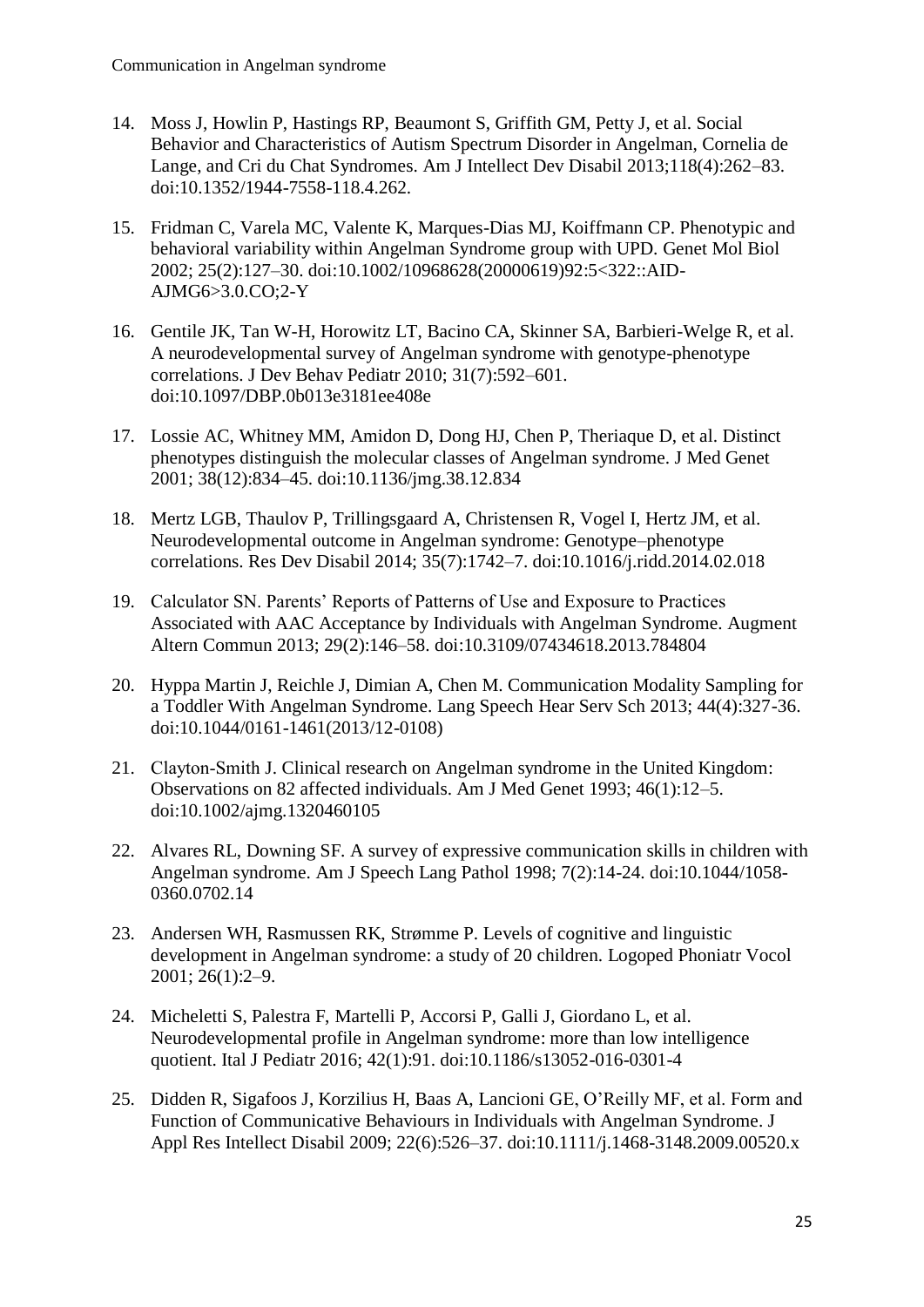- 26. Jolleff N, Ryan MM. Communication development in Angelman's syndrome. Arch Dis Child 1993; 69(1):148–50.
- 27. Penner KA, Johnston J, Faircloth BH, Irish P, Williams CA. Communication, cognition, and social interaction in the Angelman syndrome. Am J Med Genet 1993; 46(1):34–9. doi:10.1002/ajmg.1320460108
- 28. Cross EM, Hare DJ. Behavioural phenotypes of the mucopolysaccharide disorders: a systematic literature review of cognitive, motor, social, linguistic and behavioural presentation in the MPS disorders. J Inherit Metab Dis 2013; 36(2):189–200. doi: 10.1007/s10545-012-9572-0
- 29. Calculator SN. Use and Acceptance of AAC Systems by Children with Angelman Syndrome. J Appl Res Intellect Disabil 2013; 26(6):557–67. doi:10.1111/jar.12048
- 30. Calculator SN. Parents' Perceptions of Communication Patterns and Effectiveness of Use of Augmentative and Alternative Communication Systems by Their Children With Angelman Syndrome. Am J Speech Lang Pathol 2014; 23(4):562-73. doi: 10.1044/2014\_AJSLP-13-0140
- 31. Quinn ED, Rowland C. Exploring Expressive Communication Skills in a Cross-Sectional Sample of Children and Young Adults With Angelman Syndrome. Am J Speech Lang Pathol 2017; 26(2):369–82. doi: 10.1044/2016\_AJSLP-15-0075
- 32. Grieco JC, Bahr RH, Schoenberg MR, Conover L, Mackie LN, Weeber EJ. Quantitative Measurement of Communication Ability in Children with Angelman Syndrome. J Appl Res Intellect Disabil 2018; 31(1):e49–58. doi: 10.1111/jar.12305
- 33. Jolleff N, Emmerson F, Ryan M, McConachie H. Communication skills in Angelman Syndrome: Matching phenotype to genotype. Adv Speech Lang Pathol 2006; 8(1):28– 33. doi: 10.1080/14417040500459684
- 34. Parkinson GM. High incidence of language disorder in children with focal epilepsies. Dev Med Child Neurol 2002; 44(8):533–7. doi: 10.1111/j.1469-8749.2002.tb00325.x
- 35. Jansen FE, Vincken KL, Algra A, Anbeek P, Braams O, Nellist M, et al. Cognitive impairment in tuberous sclerosis complex is a multifactorial condition. Neurology 2008; 70(12):916–23. doi: 10.1212/01.wnl.0000280579.04974.c0
- 36. Bolton PF, Clifford M, Tye C, Maclean C, Humphrey A, le Maréchal K, et al. Intellectual abilities in tuberous sclerosis complex: risk factors and correlates from the Tuberous Sclerosis 2000 Study. Psychol Med 2015; 45(11):2321–31. doi: 10.1017/S0033291715000264
- 37. Murray J, Goldbart J. Augmentative and alternative communication: a review of current issues. Paediatr Child Health 2009; 19(10):464–8. doi: 10.1016/j.paed.2009.05.003
- 38. Lasker J, Bedrosian J. Promoting acceptance of augmentative and alternative communication by adults with acquired communication disorders. Augment Altern Commun 2001; 17(3):141–53. doi: 10.1080/aac.17.3.141.153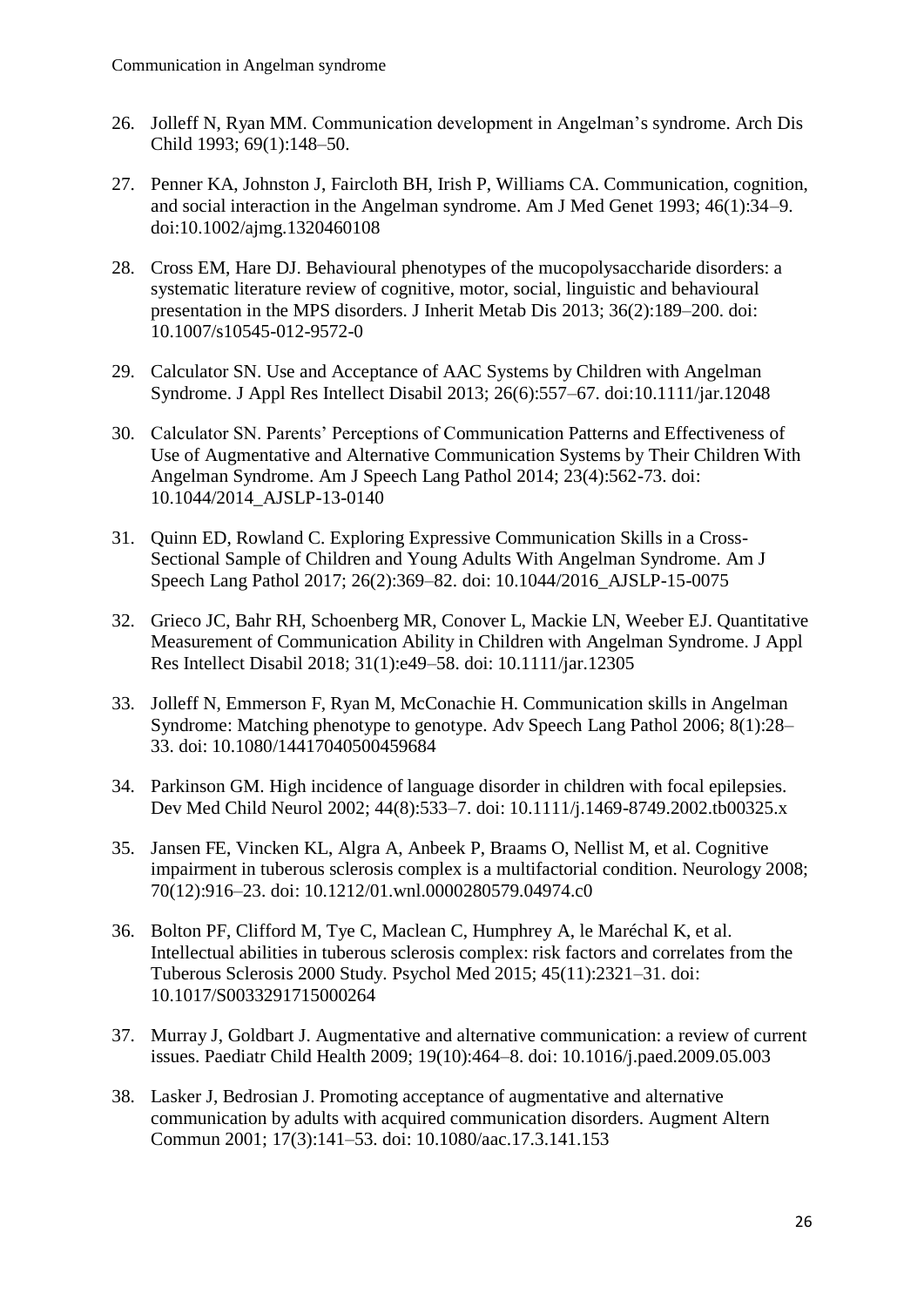- 39. Didden R, Korzilius H, Duker P, Curfs L. Communicative functioning in individuals with Angelman syndrome: a comparative study. Disabil Rehabil 2004; 26(21–22):1263– 7. doi: 10.1080/09638280412331280271
- 40. Duker PC, Driel S van, Bercken J van de. Communication profiles of individuals with Down's syndrome, Angelman syndrome and pervasive developmental disorder. J Intellect Disabil Res 2002; 46(1):35–40.
- 41. Calculator SN. Use of enhanced natural gestures to foster interactions between children with Angelman syndrome and their parents. Am J Speech Lang Pathol 2002; 11(4):340- 55. doi:10.1044/1058-0360(2002/039)
- 42. Calculator SN. Description and Evaluation of a Home-Based, Parent-Administered Program for Teaching Enhanced Natural Gestures to Individuals With Angelman Syndrome. Am J Speech Lang Pathol 2016; 25(1):1–13. doi: 10.1044/2015\_AJSLP-15- 0017
- 43. Calculator S, Diaz-Caneja Sela P. Overview of the Enhanced Natural Gestures Instructional Approach and Illustration of Its Use with Three Students with Angelman Syndrome. J Appl Res Intellect Disabil 2015; 28(2):145–58. doi: 10.1111/jar.12110
- 44. Radstaake M, Didden R, Lang R, O'Reilly M, Sigafoos J, Lancioni GE, et al. Functional Analysis and Functional Communication Training in the Classroom for Three Children with Angelman Syndrome. J Dev Phys Disabil 2012; 25(1):49–63. doi: 10.1007/s10882- 012-9302-4
- 45. Hodapp RM, Dykens EM. Strengthening Behavioral Research on Genetic Mental Retardation Syndromes. Am J Ment Retard 2001; 106(1):4–15. doi: 10.1352/0895- 8017(2001)106<0004:SBROGM>2.0.CO;2
- 46. National Institute for Health and Care Excellence. Care and support of people growing older with learning disabilities. London: NICE; 2018. Retrieved from https://www.nice.org.uk/guidance/ng96/chapter/Recommendations
- 47. Redley M, Pannebakker M, Holland A. Improving the Health and Well-Being of Adults With Conditions of a Genetic Origin: Views from Professionals, Syndrome Support Groups and Parents. J Appl Res Intellect Disabil 2018; 31(1):62–75. doi: 10.1111/jar.12293
- 48. Ypsilanti A, Grouios G. Linguistic Profile of Individuals with Down Syndrome: Comparing the Linguistic Performance of Three Developmental Disorders. Child Neuropsychol 2008; 14(2):148–70. doi: 10.1080/09297040701632209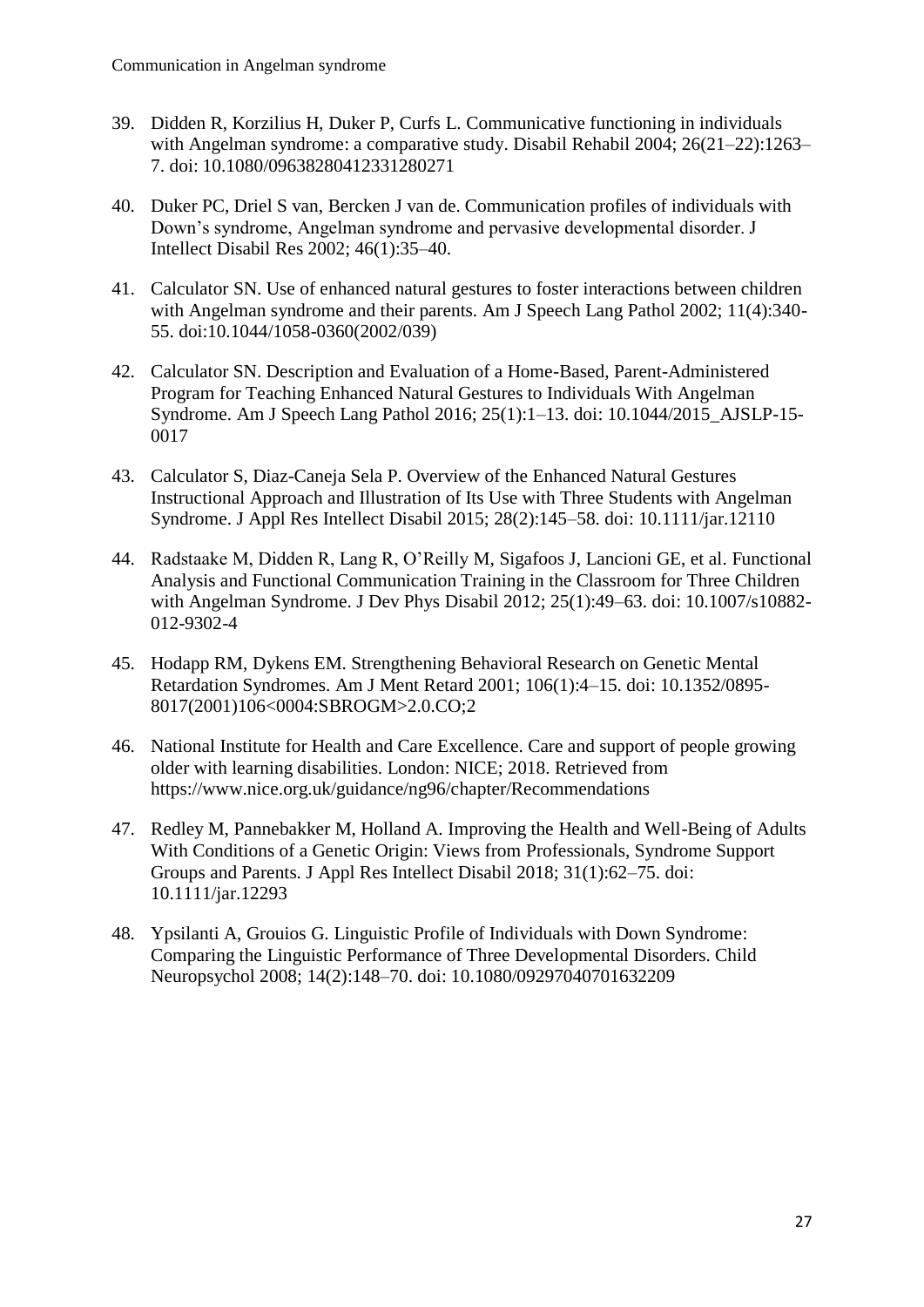

#### *Figure 1.*

Flow diagram detailing the search process for selecting papers for the scoping review.

Adapted from: Moher D, Liberati A, Tetzlaff J, Altman DG, The PRISMA Group (2009). Preferred Reporting Items for Systematic Reviews and Meta-Analyses: *The PRISMA Statement. PLoS Med 6(6):* e1000097.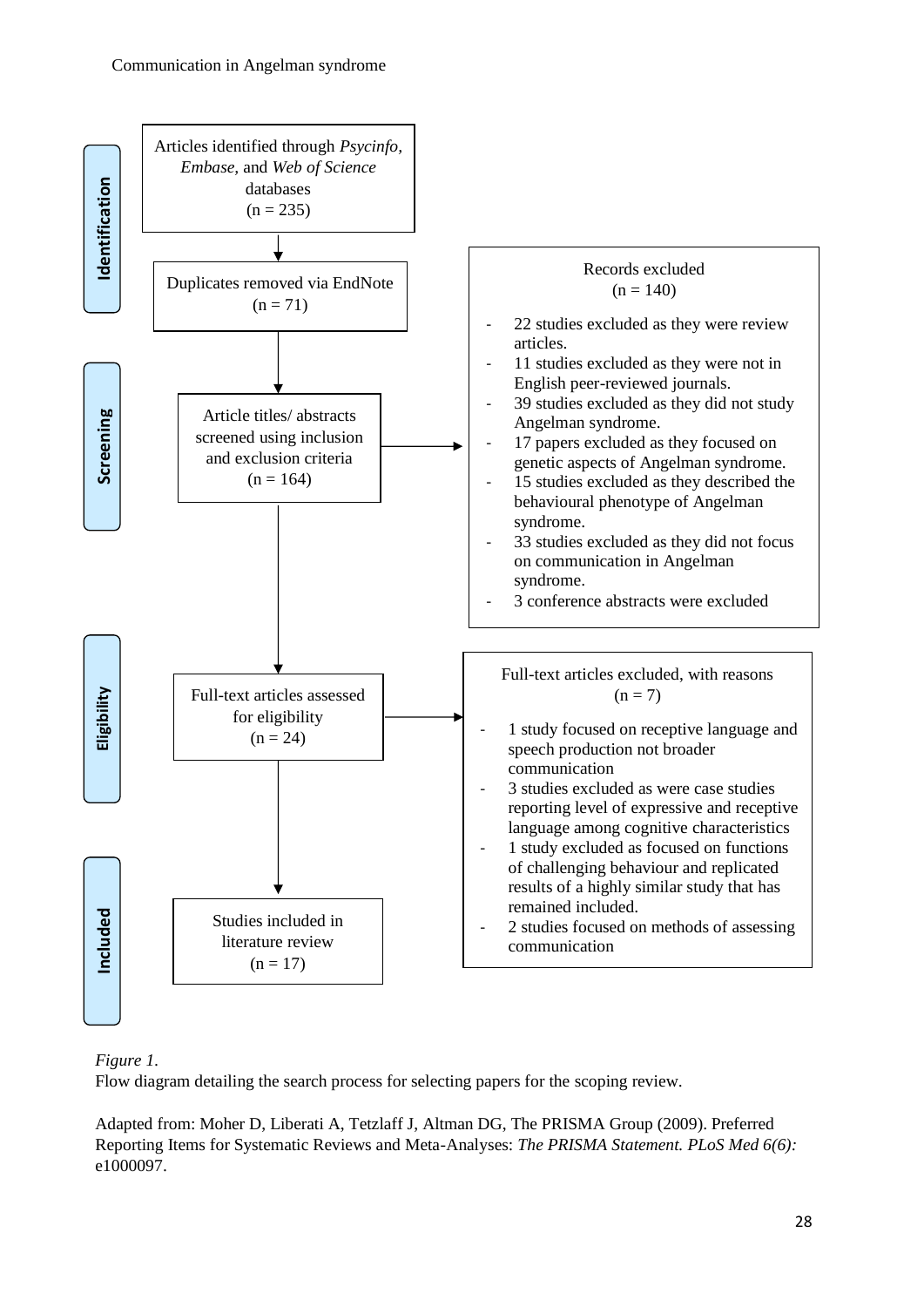| <b>Citation</b>                       | $\boldsymbol{N}$ | Age<br>range<br>(mean)  | Level of<br>$\mathbf{D}$ | <b>Genetic</b><br>mechanism $(\% )$                            | <b>Design</b>                         | <b>Measures</b> used                                                                                                 | <b>Outcome variables</b>                                                  | Quality<br>score (out<br>of $12)$ |
|---------------------------------------|------------------|-------------------------|--------------------------|----------------------------------------------------------------|---------------------------------------|----------------------------------------------------------------------------------------------------------------------|---------------------------------------------------------------------------|-----------------------------------|
| <b>Forms of communication</b>         |                  |                         |                          |                                                                |                                       |                                                                                                                      |                                                                           |                                   |
| Alvares $\&$<br>Downing <sup>22</sup> | 20               | $1.5 - 13$ yrs<br>(6.1) | Not<br>specified         | 55% deletion,<br>35% no visible<br>deletion, 10%<br><b>UPD</b> | Online parent<br>survey               | Informal, non-<br>standardised<br>questionnaire                                                                      | Forms of communication                                                    | 3                                 |
| Micheletti et<br>$al.^{24}$           | 10               | $5-11$ yrs<br>(7.1)     | Severe                   | 70% deletion,<br><b>30% UBE3A</b><br>mutation                  | Parent survey                         | Italian version of<br>MacArthur-Bates<br>Communicative<br>Development Inventory<br>$(CDI)^b$                         | Level of comprehension and<br>speech production                           | 5                                 |
|                                       |                  |                         |                          |                                                                |                                       |                                                                                                                      | Forms of communication                                                    |                                   |
| Jolleff & Ryan <sup>26</sup>          | 11               | $2.5 - 15.3$<br>$yrs^a$ | <b>Not</b><br>specified  | Not specified                                                  | Pilot study -<br>Direct<br>assessment | Receptive-Expressive<br><b>Emergent Language</b>                                                                     | Level of receptive and expressive<br>language                             | 3                                 |
|                                       |                  |                         |                          |                                                                |                                       | (REEL) test                                                                                                          | Forms of communication                                                    |                                   |
|                                       |                  |                         |                          |                                                                |                                       | Modified version of<br>Preverbal                                                                                     |                                                                           |                                   |
|                                       |                  |                         |                          |                                                                |                                       | Communication                                                                                                        |                                                                           |                                   |
|                                       |                  |                         |                          |                                                                |                                       | Schedule (PVCS)                                                                                                      |                                                                           |                                   |
| Penner et al. $27$                    | $\overline{7}$   | $12-40$ yrs<br>(28.3)   | Profound                 | Not specified                                                  | Direct<br>assessment                  | Prelanguage<br>Communication<br>Assessment for<br>Cognitive, Social and<br><b>Expressive Generic</b><br>Skills (PCA) | Level of sensorimotor cognitive<br>development and expressive<br>language | $\overline{2}$                    |
|                                       |                  |                         |                          |                                                                |                                       |                                                                                                                      | Forms of communication                                                    |                                   |
|                                       |                  |                         |                          |                                                                |                                       |                                                                                                                      | Oral-motor findings                                                       |                                   |
| Grieco et al. <sup>33</sup>           | 9                | $2.8 - 10.5$            | <b>Not</b>               | 88.9% deletion,                                                | Direct                                | Vocalisation analysis                                                                                                | Vocalisation production                                                   | 6                                 |

Table SI. *Studies exploring communication in Angelman syndrome*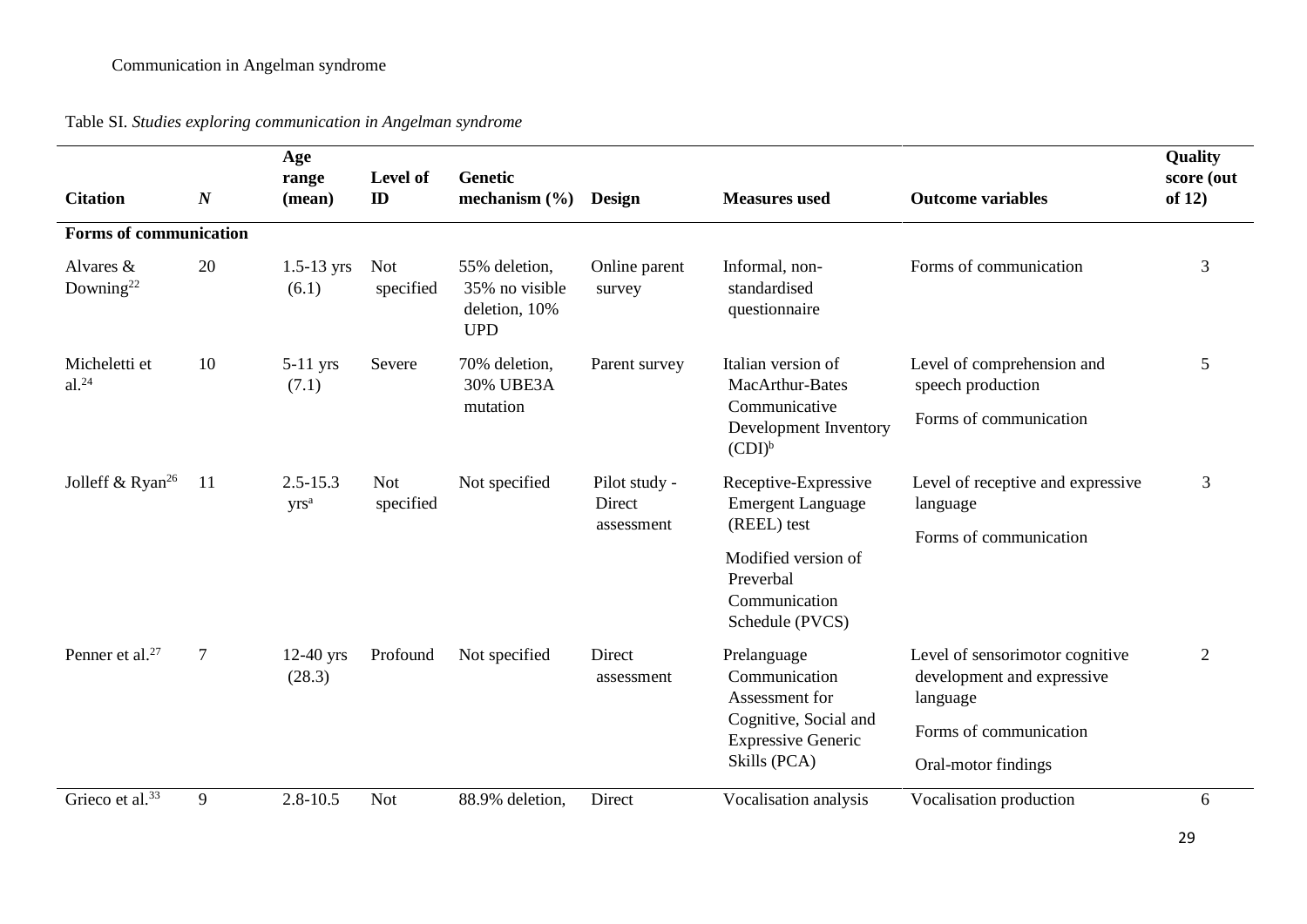|                                                         |     | yrs(7.8)                     | specified               | 11.1% UBE3A<br>mutation                                                                  | assessment                                   | Gesture coding                                                               | Patterns of gesture use                                                                                        |   |
|---------------------------------------------------------|-----|------------------------------|-------------------------|------------------------------------------------------------------------------------------|----------------------------------------------|------------------------------------------------------------------------------|----------------------------------------------------------------------------------------------------------------|---|
| Jolleff et al. <sup>34</sup>                            | 14  | $7-21$ yrs <sup>a</sup>      | <b>Not</b><br>specified | 50% deletion,<br>35.7% UPD,<br>14.3%<br>imprinting<br>(grouped as<br>non-deletion)       | Parent interview<br>and direct<br>assessment | <b>CDI</b><br>The pragmatics profile<br>Cass and Lees<br>assessment schedule | Gentoype x phenotype differences<br>in communication                                                           | 6 |
|                                                         |     |                              |                         |                                                                                          |                                              | Paediatrics oral skills<br>package                                           |                                                                                                                |   |
| <b>Augmentative and Alternative Communication (AAC)</b> |     |                              |                         |                                                                                          |                                              |                                                                              |                                                                                                                |   |
| Calculator <sup>19</sup>                                | 182 | $<3->18$<br>yrs <sup>a</sup> | <b>Not</b><br>specified | 59% deletion,<br>41% non-<br>deletion (not<br>further<br>specified)                      | Online parent<br>survey                      | Non-standardised<br>questionnaire                                            | Genotype x phenotype differences<br>in methods of communication and<br>AAC use                                 | 6 |
| Calculator $30$                                         | 122 | $<3->18$<br>yrs <sup>a</sup> | <b>Not</b><br>specified | 60% deletion,<br>40% non-<br>deletion (not<br>further<br>specified)                      | Online parent<br>survey                      | Non-standardised<br>questionnaire                                            | Differences in methods of<br>communication between those<br>who accepted AAC devices and<br>those who rejected | 5 |
|                                                         |     |                              |                         |                                                                                          |                                              |                                                                              | Qualitative reasons for acceptance<br>or rejection of AAC device                                               |   |
| Calculator <sup>31</sup>                                | 209 | $<3->18$<br>yrs <sup>a</sup> | <b>Not</b><br>specified | 56% deletion,<br>12% UPD, 12%<br>mutation, 10%<br>imprinting, 1%<br>other<br>abnormality | Online parent<br>survey                      | Non-standardised<br>questionnaire                                            | Methods of communication and<br>perceived importance                                                           | 5 |
|                                                         |     |                              |                         |                                                                                          |                                              |                                                                              | Types of AAC used                                                                                              |   |
|                                                         |     |                              |                         |                                                                                          |                                              |                                                                              | Use of AAC devices among<br>children                                                                           |   |

 $\overline{\phantom{0}}$ 

÷.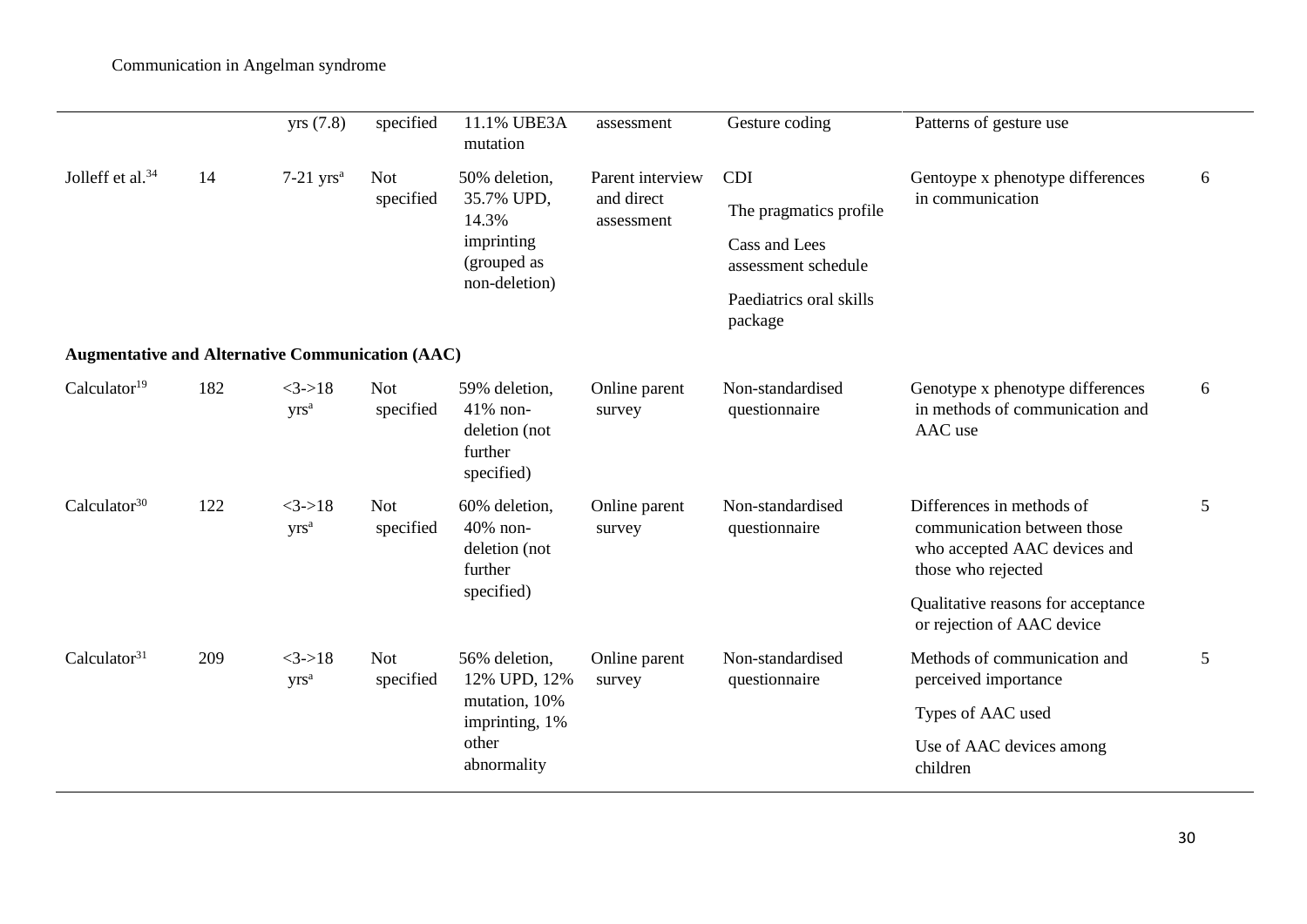#### **Functions of communication**

| Didden et al. $25$                                    | 79                                 | $3-66$ yrs<br>(19.6)          | Profound<br>to<br>moderate | 63% deletion,<br>16% UPD, 1%<br>imprinting, 7%<br>mutation                                                 | Parental report                | <b>Inventory of Potential</b><br><b>Communicative Acts</b> | Methods and functions of<br>communication                                          | $\overline{7}$ |
|-------------------------------------------------------|------------------------------------|-------------------------------|----------------------------|------------------------------------------------------------------------------------------------------------|--------------------------------|------------------------------------------------------------|------------------------------------------------------------------------------------|----------------|
|                                                       |                                    |                               |                            |                                                                                                            |                                | (IPCA)                                                     | Correlates of communication<br>impairment                                          |                |
| Quinn &                                               | 300                                | $0-22$ yrs <sup>a</sup>       | None to<br>severe          | No information<br>available                                                                                | Professional<br>report         | The Communication                                          | Forms of communication                                                             | 4              |
| Rowland <sup>32</sup>                                 |                                    |                               |                            |                                                                                                            |                                | Matrix                                                     | Functions of communication                                                         |                |
| Didden et al. <sup>40</sup>                           | 108 AS,                            | $2-44$ yrs                    | Severe to<br>moderate      | 15% clinical                                                                                               | Parental report                | VerBAS                                                     | Communicative functions used,                                                      | 9              |
|                                                       | 117<br>comparis<br>on group        | (15.2)                        |                            | diagnosis<br>85% genetic<br>confirmation<br>(78% deletion,<br>11% UPD, 3%<br>translocation,<br>8% unknown) |                                |                                                            | Within- and between-syndrome<br>data on tacting, manding, and<br>echoic imitiation |                |
|                                                       |                                    |                               |                            |                                                                                                            |                                |                                                            | Correlates of communicative<br>functioning                                         |                |
| Duker, van Driel<br>& van de<br>Bercken <sup>41</sup> | 77 (26<br>AS, 26<br>DS, 25<br>PDD) | $3.2 - 52.2$<br>yrs<br>(15.8) | Severe to<br>moderate      | Not specified                                                                                              | Parental report                | VerBAS                                                     | Within- and between-syndrome<br>data on tacting, manding, and<br>echoic imitiation | 10             |
| <b>Communication interventions</b>                    |                                    |                               |                            |                                                                                                            |                                |                                                            |                                                                                    |                |
| Calculator <sup>42</sup>                              | 9                                  | $3-10$ yrs<br>(7.1)           | Severe to<br>profound      | 100% deletion                                                                                              | Feasibility of<br>intervention | Non-standardised<br>questionnaire                          | Strengths and weaknesses of the<br><b>ENG</b> intervention                         | N/A            |
| Calculator <sup>43</sup>                              | 18                                 | $<$ 3-18 yrs                  | <b>Not</b><br>specified    | 78% deletion,<br>6% UPD, 1%<br>ICD, 11%<br>unknown cause                                                   | Intervention $-$<br>'B' design | Non-standardised<br>questionnaire                          | Goal attainment levels                                                             | N/A            |
|                                                       |                                    |                               |                            |                                                                                                            |                                |                                                            | Efficacy of intervention                                                           |                |